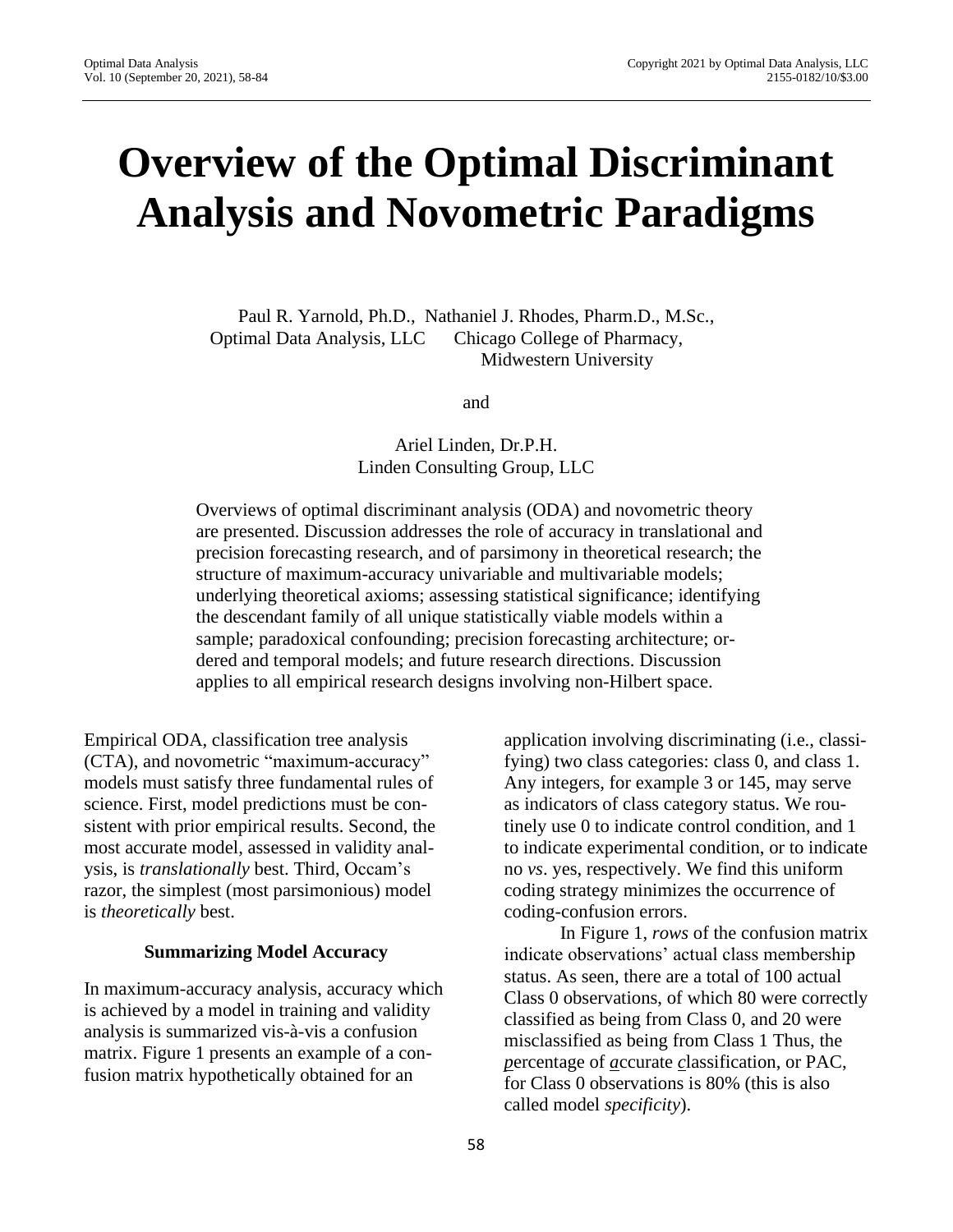### Figure 1



Summarizing Model Accuracy via the Confusion Matrix

In Figure 1 there also are a total of 100 actual Class 1 observations of which 50 were misclassified as being from Class 0, and 50 were correctly classified as being from Class 1. Thus, for Class 1 observations, PAC=50% (this is also called model *sensitivity*).

Model accuracy in classifying members *of each class category* is called model sensitivity for class 0, sensitivity for class 1, sensitivity for class 2, etcetera. The accuracy of a model when making classifications *into class categories* are called model predictive value for class 0, model predictive value for class 1, etcetera. In contrast, epidemiology typically compares two groups (discussed further ahead), so the terms sensitivity and specificity usually suffice.

Imagine that the Class 0 observations in Figure 1 were black marbles, and that the Class 1 observations were red marbles. Also imagine that one blindly selects each marble and guesses whether it is black or red. What percentage of the black marbles are expected to be correctly classified ("guessed") on average by chance? And what percentage of the red marbles are expected to be correctly classified on average by chance? As is true if guessing whether a coin

flip will yield "heads" or "tails," the average, or expected accuracy for each color is 50%. In Figure 1, this is referred to as *Chance PAC*—the percentage accuracy in classification which is expected by chance.<sup>1,2</sup> If there were three class categories then the expected Chance PAC for each category is 33.3%, and for ten class categories the expected Chance PAC is 10%.

In Figure 1, *columns* of the confusion matrix indicate the class membership of observations as predicted by the model. As seen, a total of 130 observations were predicted to be members of Class 0, of which 80 actual Class 0 observations were correctly classified, and 50 actual Class 1 observations were misclassified. Thus, the *p*redictive *v*alue, or PV, for Class 0 observations is 61.54% (this is called the model *negative predictive value*). In Figure 1 there also are a total of 70 observations predicted to be members of Class 1, of which 20 actual Class 0 observations were misclassified, and 50 actual Class 1 observations were correctly classified, yielding a PV for the Class 1 observations of 71.73% (this is called the model *positive predictive value*). In the ODA paradigm, researchers report the PV for Class 0, the PV for Class 1, the PV for Class 2, and so forth.

Note that whereas model *sensitivity* for Class 1 is 50% (the level of accuracy expected by chance), the *predictive value* for Class 1 is a relatively robust 71.43% owing to the comparatively smaller number of misclassified Class 0 observations. If there are *no* Class 0 misclassifications, then the predictive value of the model for Class 1 observations will equal 100% since every observation predicted to be from Class 1 will be correctly classified. Similarly, if the number of misclassified Class 1 observations is comparatively small relative to the number of correctly classified Class 0 observations, then the predictive value of the model for classifying Class 0 observations will be robust.

Additional consideration of predictive value is presented ahead in the context of precision forecasting.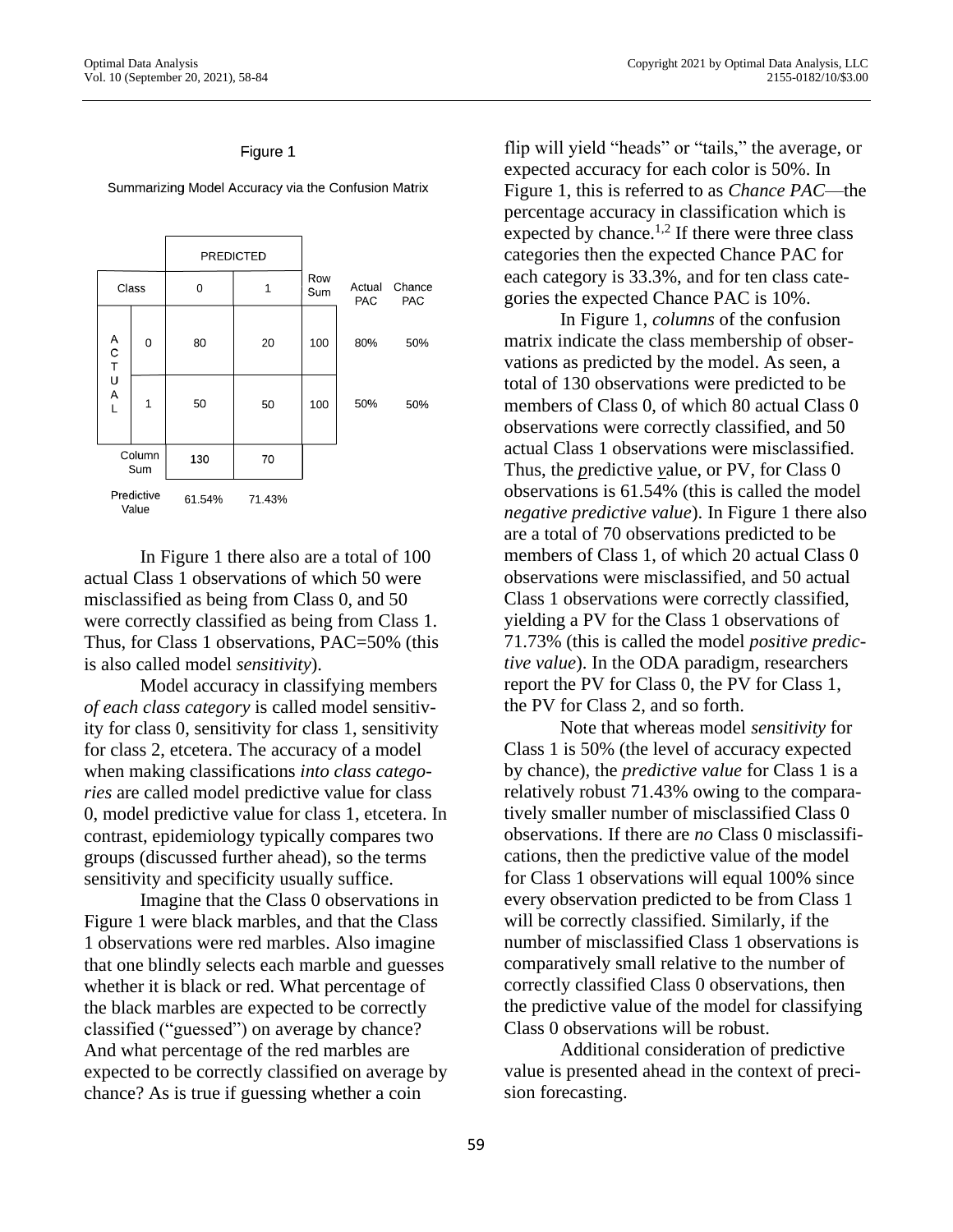### **Correcting Model Accuracy for Chance**

Obtaining the maximum level of predictive accuracy which is possible in validity analysis, given the available data, maximizes the effectiveness of translational research—which takes scientific discoveries made in the laboratory, clinic, or field and transforms them into new procedures that improve applied results. Maximizing model accuracy in validity analysis is also crucial for optimizing precision forecasting, which seeks reliable pathways to success (and failure) for groups of observations which meet specific characteristics defined by model strata.

In the ODA and novometric paradigms model accuracy is adjusted to *remove the effect of chance*. This is accomplished using a statistic called Effect Strength for Sensitivity or ESS.<sup>3</sup> Described earlier, mean PAC is mean percent accurate classification across C class categories. For an application involving a class variable having C>1 categories,

$$
ESS = (Mean PAC-C^*)/(100-C^*), \tag{1}
$$

 $C^* = 100/C.$  (2)

For the hypothetical example in Figure 1,

Mean PAC = 
$$
(80+50)/2 = 130/2 = 65
$$

and

 $C^* = 100/2 = 50$ ,

so

 $ESS = (65-50)/50 = 15/50 = 30.$ 

Using the ESS statistic, 0 is the classification accuracy expected by chance; 100 is perfect (errorless) classification accuracy; values less than 0 represent classification accuracy worse than expected by chance; and -100 is perfectly *incorrect* classification.

Achieving ESS=100 is the ultimate research objective, and applied examples which achieve accuracy that approaches or achieves perfection have been reported. 4,5 In contrast, it is extremely unlikely that perfectly *incorrect* classification will be achieved. For example, consider flipping an unbiased coin 50 consecutive times, and predicting heads or tails incorrectly on every trial: exact  $p = 0.5^{50} = 8.882 \times 10^{-16}$ .

Monte Carlo research solving hundreds of millions of ODA models discriminating random data was conducted via an IBM-3090/400 supercomputer. The results of these experiments were used to define a qualitative metric for the strength of a finding based on the quantitative ESS value observed. <sup>3</sup> This research indicated the following definitions of strength of effect, which remain in use today.

 $0 \leq ESS < 25$  = Relatively Weak Effect  $25 \le ESS < 50$  = Moderate Effect  $50 \leq ESS < 75$  = Relatively Strong Effect  $75 \leq ESS < 90$  = Strong Effect  $ESS > 90 = V$ ery Strong Effect

Additional consideration of model effect strength is presented later in the context of comparing exact discrete 95% confidence intervals for model *vs*. chance.

### **Ascertaining Statistical Significance**

Extensive discussion on evaluation of statistical significance of model accuracy in the ODA paradigm is available elsewhere. <sup>3</sup> Thus, a brief review of this matter is discussed presently.

Thirty years ago, an analytic solution for the theoretical distribution of optima obtained using nondirectional ("two-tailed" or exploratory) univariate maximum-accuracy discriminant analysis was discovered for (im)balanced samples, under the assumption that data are random and continuous.<sup>6</sup> Computing the analytic solution for large samples is laborious, so the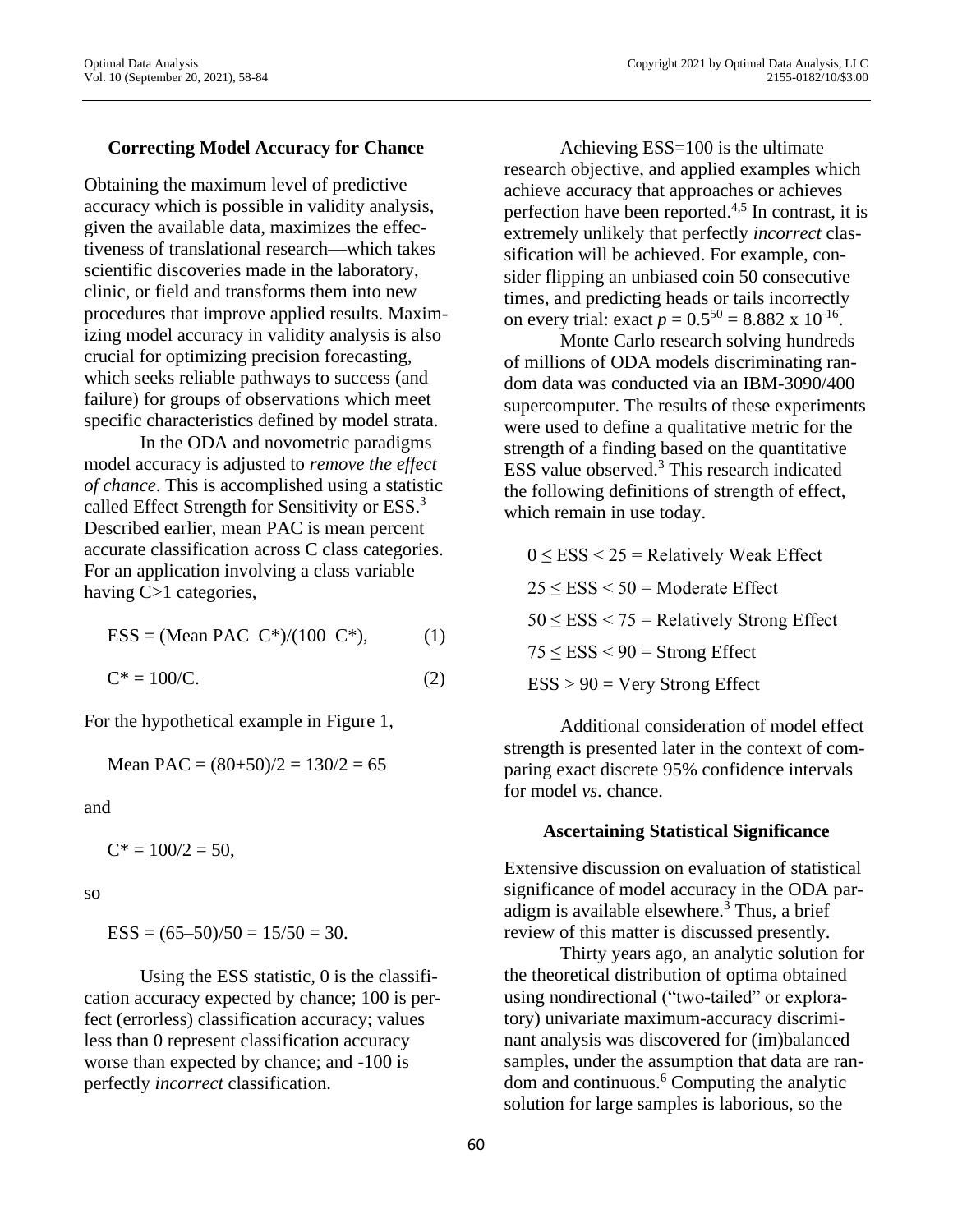precision and convergence of estimated exploratory Type I error rates obtained by Monte Carlo simulation was verified.<sup>7</sup>

Two years after discovering the twotailed distribution, a closed-form analytic solution for directional ("one-tailed" or confirmatory) univariate applications was discovered, for which computation is linear over sample size.<sup>8</sup>

Finally, four years later a formal mathematical existence proof of the theoretical confirmatory distribution was published for balanced applications.<sup>9</sup> This existence proof represents a breakthrough in inferential statistics because it asserts that a *p* value may be exactly computed, or precisely estimated, without requiring any distributional assumptions.

In contrast, validity of *p* values obtained by statistical (e.g., multiple regression analysis, Fisher's discriminant analysis, logistic regression analysis), and machine learning models (e.g., support vector machines, random forests), Cox survival analysis, log-linear model, causal analysis, and time series analysis) require sample data to conform to various assumptions.<sup>10-18</sup>

### **Correcting ESS for Parsimony**

Identifying the most parsimonious model for a sample is important in theoretical research because it helps researchers *quantify what is known*, and *how much additional information is needed* to yield a theoretical model which is 100% accurate.

In the ODA paradigm parsimony is defined by the distance statistic (D), which is computed as:

$$
D = 100/(ESS/S) - S \tag{3}
$$

where S is the number of model strata (predicted endpoints in the model).<sup>19</sup> D is the number of additional strata having comparable mean ESS (i.e., to existing strata in the model) needed to achieve perfect classification accuracy. For a two-strata ODA model:

- If ESS=100, then D=100/(100/2)-2 =  $(100/50)-2=0$ , no additional endpoints are needed to achieve a perfect model;
- If ESS=75, then D= $100/(75/2)$ -2 =  $(100/37.5)$ -2 = 0.67, so 2/3 of a stratum is needed to achieve a perfect model;
- If ESS=50, then D= $100/(50/2)$ -2 =  $(100/25) - 2 = 2$ , so 2 more strata are needed to achieve a perfect model;
- If ESS=25, then D= $100/(25/2)$ -2 =  $(100/12.5) - 2 = 6$ , so 6 more strata are needed to achieve a perfect model;
- If ESS=0, then  $D=100/(0/2)$ -2 =  $(100/0)$ -2 = ∞. This is the definition of *perfect ignorance* because nothing is known about the system when ESS=0.

Additional consideration of model parsimony is presented later in the context of discussion concerning the descendant family and measurement issues.

### **Structure of an ODA Model**

ODA models, also called univariate ODA (or UniODA models), may be constructed for ordered as well as for categorical attributes (i.e., "independent" measures).

An example of an ODA model involving an ordered attribute (i.e., "dependent variable") is presented in Figure 2. The attribute is the age of an observation in the sample. As seen, model attributes are depicted in a circle in the diagram. The ODA algorithm identifies the age threshold (cutpoint) which most accurately discriminates class 0 *vs*. class 1 observations. Observations having an age less than or equal to the cutpoint (which is identified by the ODA algorithm) are predicted to be members of Class 0 (or Class 1, depending on the maximum-accuracy solution), and observations having an age greater than the cutpoint are predicted to be members of Class 1.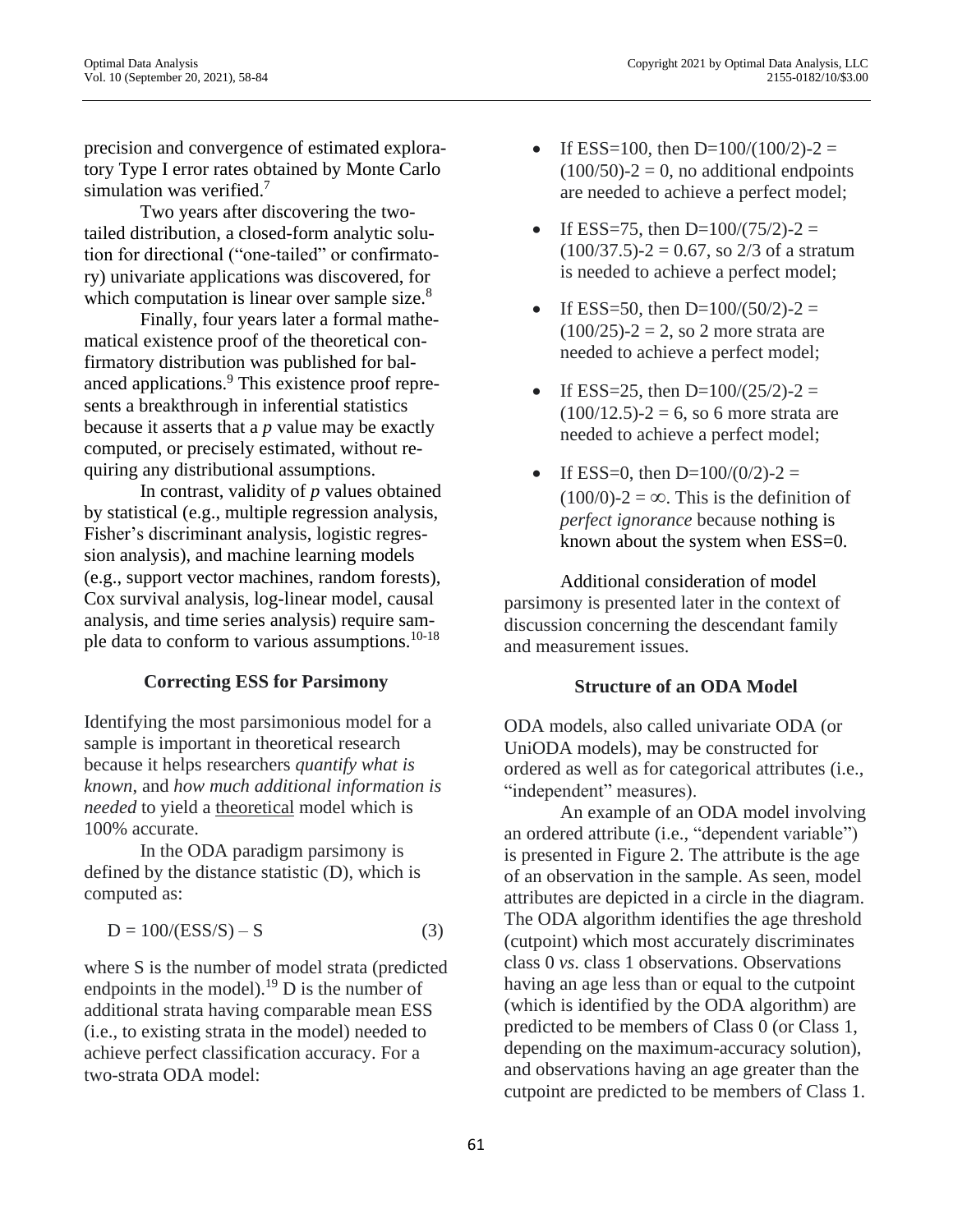

# It should be emphasized that the cutpoint identified by ODA specifically maximizes ESS, and unless multiple cutpoints yielding identical accuracy exist, using any other cutpoint reduces model ESS. Also, it is a common practice of researchers using linear models to modify data, for example combining extreme values into a single grouped value to better fit assumptions underlying the linear model (e.g., when retaining outlier values in the data will cause a loss of linearity). This theoretically unmotivated *measurement practice* can reduce model ESS.<sup>20</sup>

Values used to compute predictive value are indicated beneath each endpoint: the number of correctly classified observations (numerator) and total number of correctly *and* incorrectly classified observations (denominator) are reported for each endpoint. These results are used to populate cells of the confusion matrix, and then to compute ESS and D. The (one- or two-tailed) *p* value for achieved classification accuracy is reported beneath the attribute.

An example of an ODA model involving a categorical attribute is presented in Figure 3. The attribute is the race (one of six categories, A through F) of an observation. As is done for an ordered attribute, model attributes are depicted within a circle. The ODA algorithm identifies the classification strategy *which most accurately discriminates* class 0 *vs*. class 1 observations, as measured by ESS.





In the hypothetical example, class categories A and D are predicted to be from Class 0, and the class categories B, C, E, and F are predicted to be from Class 1.

Optimal (maximum-accuracy) parsing of multicategorical attributes having more than two levels is straightforward using ODA. In contrast, this is usually impossible using linear models in which independent variables (attributes) must be ordered, or binary. <sup>21</sup> When confronted with a multicategorical independent variable, the linear model strategy is the use of dummy-coding to create "reference" variables. <sup>10</sup> In Figure 3, for example, one might select Race A as the reference category and then create five binary contrasts: A *vs*. B, A *vs*. C, A *vs*. D, A *vs*. E, and A *vs*. F. Analytically any category may be used as the reference because isomorphic results accrue regardless of which category is selected as the reference.<sup>22</sup> Obviously, this strategy will not suffice presently, because *combining categories A and D* yields the greatest ESS–a *data-driven conclusion*.

Note that the strategy of creating all possible combinations and permutations of grouped categories fails to *guarantee* the most *accurate* model, since linear models maximize *variance* or *likelihood*—neither of which is isomorphic with ESS.<sup>3</sup> This *intractable shortcoming* is one of the forms of model misspecification intrinsic to *all linear statistical methods*.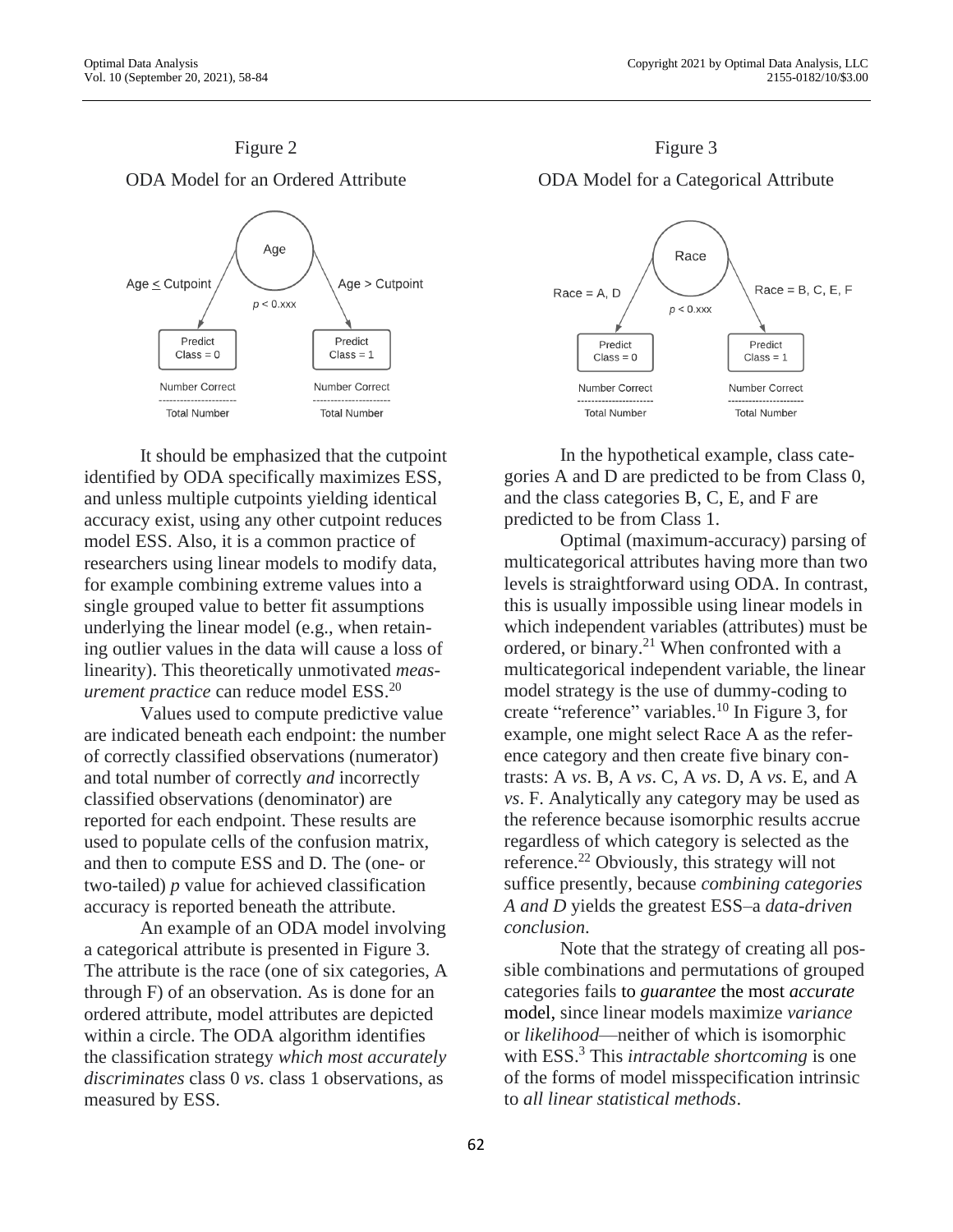### **Structure of a CTA Model**

Classification tree analysis (CTA) creates a model to explicitly maximize ESS by chaining ODA models until further growth is impossible, ensuring the desired overall Type I error rate, and pruning the model to achieve maximum possible ESS.<sup>23</sup> Using the hierarchically optimal CTA (HO-CTA) algorithm, the attribute having maximum ESS for the entire sample is selected as the initial (i.e., root) variable for the model. Starting with the left branch emanating from the root variable, ODA is used to identify the attribute returning greatest ESS for the subsample segmented by the branch, given that all attributes in the model have experimentwise *p*≤0.05. This process continues until the branch cannot be further grown. This process is then repeated on the right branch emanating from the root variable. When the tree cannot be further grown, it is pruned to explicitly maximize ESS, thereby rendering the HO-CTA model. $^{24}$ 

Enumerated optimal CTA (EO-CTA) grows a model in a manner similar to HO-CTA but examines many more tree models in search of that having greatest ESS. EO-CTA uses every attribute with  $p \leq 0.05$  as a root variable, and for every model it enumerates all attributes having experimentwise *p*≤0.05 for nodes to the left and right of the root variable.<sup>25</sup> We favor effects that are stable in one-sample jackknife analysis, to maximize cross-generalizability of CTA models across independent samples and laboratories.<sup>26</sup>

Figure 4 is a hypothetical example of a CTA model (schematic depiction of HO-CTA and EO-CTA models is identical) involving two ordered attributes (temperature, degrees Fahrenheit; age, years), and one categorical attribute (race, six categories). This hypothetical model depicts a parabolic relationship between race and outcome: class 1 is predicted on the left and right flanks, and 0 is predicted in the center of the second level of the model. $27$  Obviously, this structure would be difficult (perhaps impossible) to *operationalize*, and virtually impossible



### CTA Model with Three Attributes



to *discover* using a linear model, as reference category methodology is unable to identify a parabolic multicategorical effect: an intractable mode of model misspecification error.

ODA and CTA are the statistical tools required to formulate novometric (Latin: *New Measure*) theory—analogous to quantum mechanics for a non-Hilbert space.

### **Axioms of Novometric Theory**

Quantum mechanics explains the nature and behavior of matter and energy on the atomic and subatomic level. This theory holds that the state of a physical system can be described using a Hilbert space—a vector space having an inner product (allowing lengths and angles to be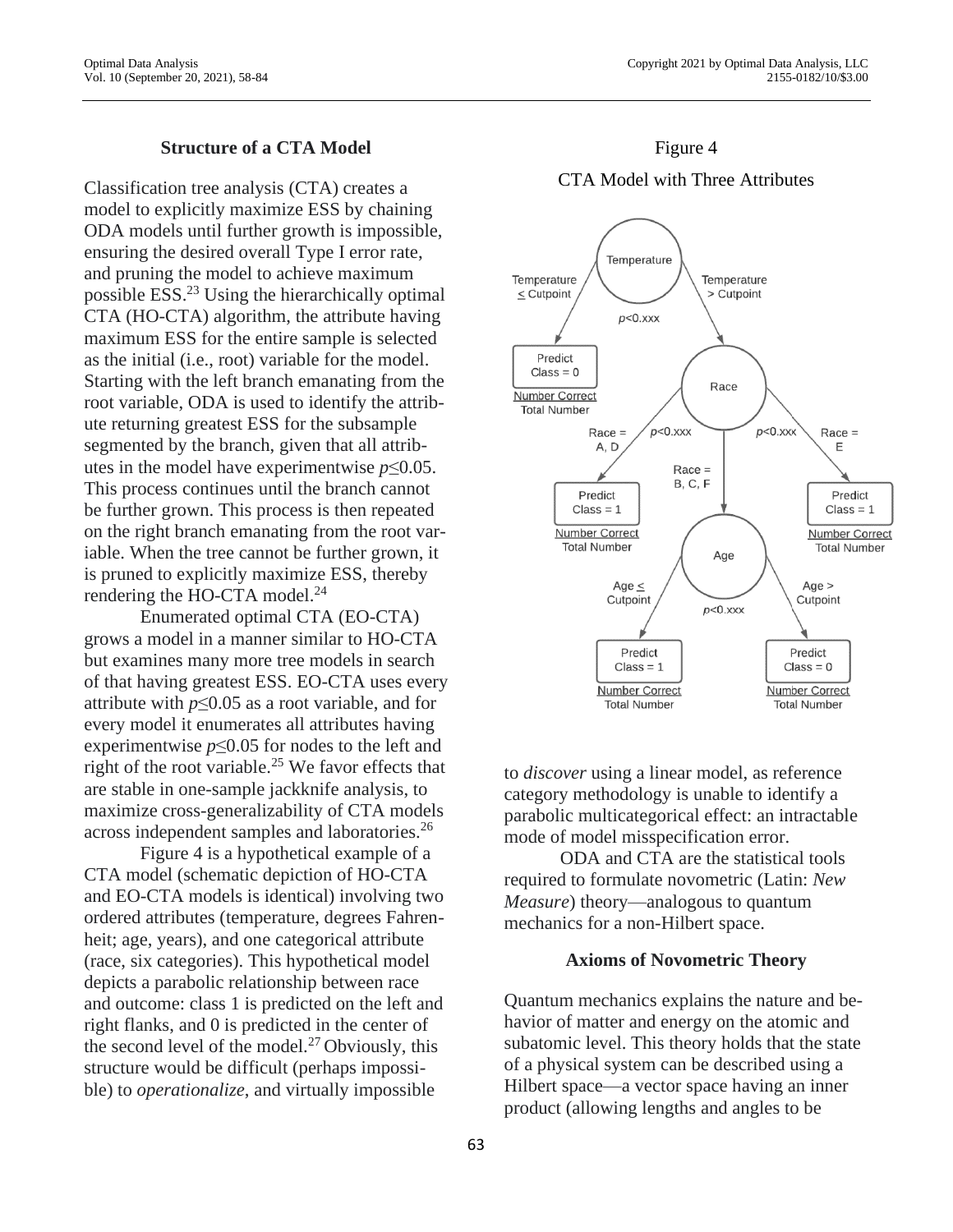defined) that is complete (providing a sufficient number of limits to allow techniques of calculus to be used). The fields of physics, chemistry, and engineering are able to satisfy the requirements of a Hilbert space.

In contrast, attributable to a combination of poorly defined and imprecisely measured constructs, weak *a priori* hypotheses, and analysis of statistically unmotivated samples (which spawn Simpson's Paradox<sup>28</sup>), other sciences are unable to provide a Hilbert space and thus evade analysis by quantum mechanics.<sup>21,29</sup>

Novometric theory was developed as a means of analyzing non-Hilbert space, overcoming weaknesses of traditional statistical methods and explicitly identifying the most accurate models possible for any specific combination of sample, data, and hypothesis. Remarkably, the axioms of consequent novometric statistical theory parallel those of quantum mechanics.<sup>30,31</sup>

Axiom 1: For a random statistical sample  $S_1$  consisting of a class variable, one or more attributes, and a weight: (1) all *p* values reported *in validity analysis* (see Axiom 4) must satisfy the Sidak Bonferroni-type multiple comparisons criterion for experimentwise statistical significance; and (2) for each effect which satisfies (1) the exact discrete 95% confidence intervals for *model* and for *chance* must not overlap.32,33

Axiom 2: In applications involving more than one attribute, the subset of attributes in  $S_1$ which yields the globally optimal (GO) model having the lowest D statistic is identified using structural decomposition analysis (SDA), which involves iterative application of ODA in a manner conceptually analogous to principal components analysis, but that explicitly maximizes classification accuracy—instead of variance. $34$ 

Axiom 3: The GO model for  $S_1$  lies in the descendant family (DF) of models obtained by applying the minimum denominator search algorithm (MDSA) to an initially-unrestricted EO-CTA model configured to predict the class variable using only the attribute(s) selected by SDA. The MDSA algorithm enables discovery

of all CTA models in  $S_1$  which originate from an unadulterated (initially unrestricted) model and vary as a function of complexity. The initial statistically motivated member of the DF is that which meets the statistical power/sample-size criterion of Axiom 1. The GO model has the smallest D statistic in the DF.<sup>4,12</sup>

Axiom 4: Validity is assessed using the GO model to classify an independent random  $S_2$ (if possible), and/or for  $S_1$  by cross-generalizability methods such as hold-out, leave-one-out (LOO) one-sample jackknife, K-of-N jackknife, split-half, multi-sample and/or bootstrap methods for static data, and using test-retest, survival (time-to-event), little jiffy, and weighted Markov methods for dynamic (repeated-measures)  $data<sup>3</sup>$ . These analyses enable researchers to find limits of cross-generalizability of GO models used to classify independent random samples.

# **Comparing Exact Discrete 95% Confidence Intervals for Model** *vs***. Chance (Axiom 1)**

We recently demonstrated use of an R program to obtain novometric exact discrete confidence intervals  $(CIs).^{33}$  Three simulations reported in that paper are presented below to illustrate the use of this methodology (and support findings of Monte Carlo research discussed earlier) to qualitatively describe ESS in the context of the relative strength of empirical results.

The first simulation was conducted for a relatively weak model (ESS=24%). The confusion matrix for this example is seen in Table 1.

Table 1: Simulation Confusion Matrix for a Relatively Weak Effect: ESS=24%.

|                     | <b>Predicted Class</b> |             |
|---------------------|------------------------|-------------|
| <i>Actual</i> Class | $class = 0$            | $class = 1$ |
| $class = 0$         | 62                     | 38          |
| $class = 1$         | 38                     |             |

Figure 5 gives the distribution of model and chance ESS obtained by random sampling with 50% replacement for 25,000 Monte Carlo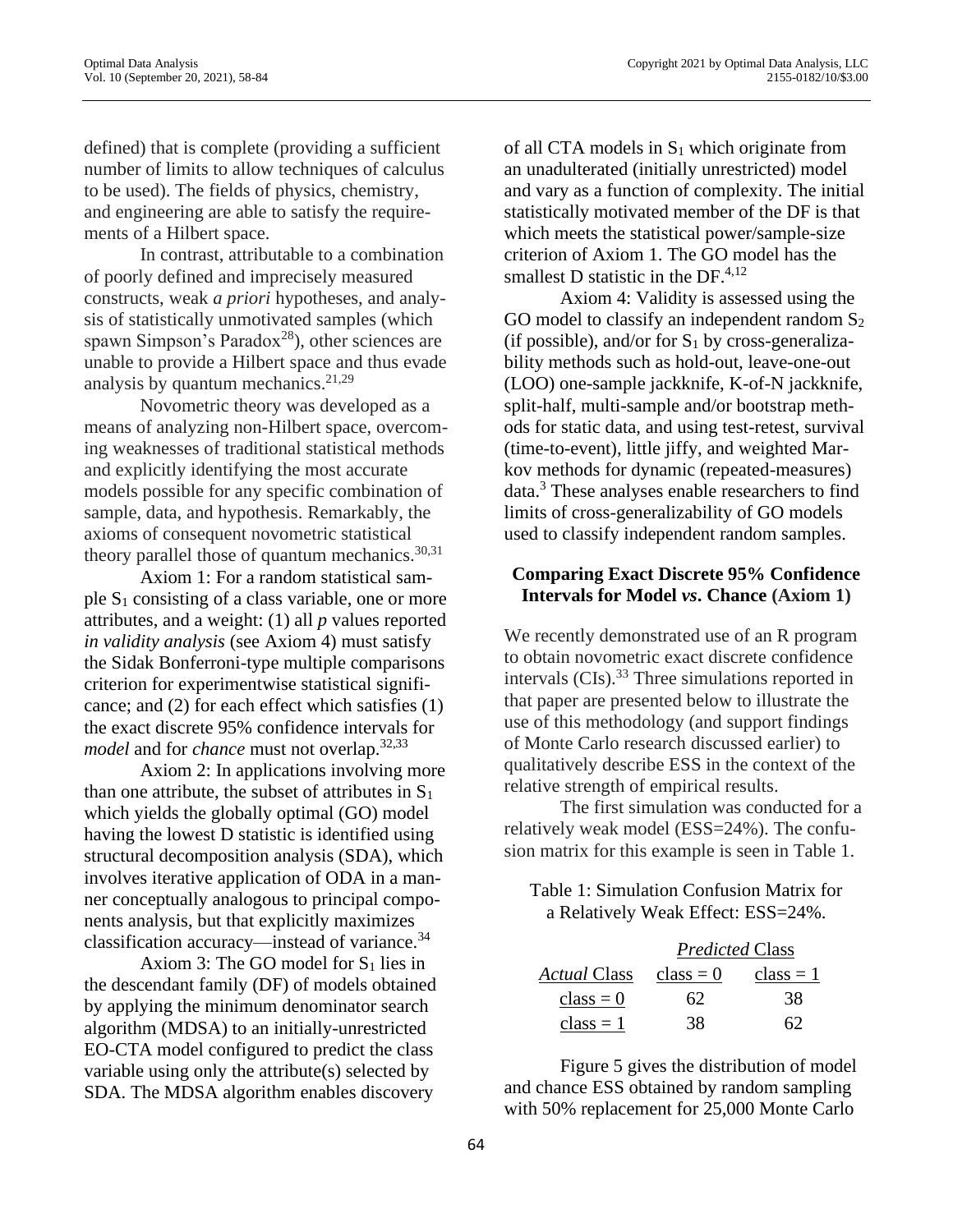iterations. For chance, the class variable was randomly shuffled before bootstrap resampling.





The model and chance exact discrete CIs overlapped: dashed red (2.5<sup>th</sup> percentile of model) and dashed blue  $(97.5<sup>th</sup>$  percentile of chance) lines are incorrectly located relative to their respective distributions (light blue and rose, respectively). For a statistically significant effect the red dashed line should be on the same side as the rose histogram, and the blue dashed line on the same side as the blue histogram.

The second simulation was conducted for a moderate strength model (ESS=48%). The confusion matrix for this example is presented in Table 2.

### Table 2: Simulation Confusion Matrix for a Moderate Effect: ESS=48%.

|                     | <b>Predicted Class</b> |             |
|---------------------|------------------------|-------------|
| <i>Actual</i> Class | $class = 0$            | $class = 1$ |
| $class = 0$         | 74                     | 26          |
| $class = 1$         | 26                     | 74          |

Figure 6 gives the distribution of model and chance ESS obtained by random sampling with 50% replacement for 25,000 Monte Carlo iterations. As seen, for model (2.5% LB) and for chance (97.5% UB), exact, discrete CIs did not significantly overlap, and the red dashed line is on the same side as the rose histogram.

Figure 6: Bootstrap distribution of Model vs. Chance ESS for a Moderate Effect (seed=1234)



The final simulation was conducted for a relatively strong model (ESS=72%). The confusion matrix for this example is seen in Table 3.

Table 3: Simulation Confusion Matrix for a Relatively Strong Effect: ESS=72%.

|              | <b>Predicted Class</b> |             |
|--------------|------------------------|-------------|
| Actual Class | $class = 0$            | $class = 1$ |
| $class = 0$  | 86                     |             |
| $class = 1$  | 14                     | 86          |

Figure 7 gives the distribution of model and chance ESS obtained by random sampling with 50% replacement for 25,000 Monte Carlo iterations. The exact, discrete CIs for model and for chance did not overlap.

Figure 7: Bootstrap distribution of Model vs. Chance ESS for a Relatively Strong Effect (seed=1234)

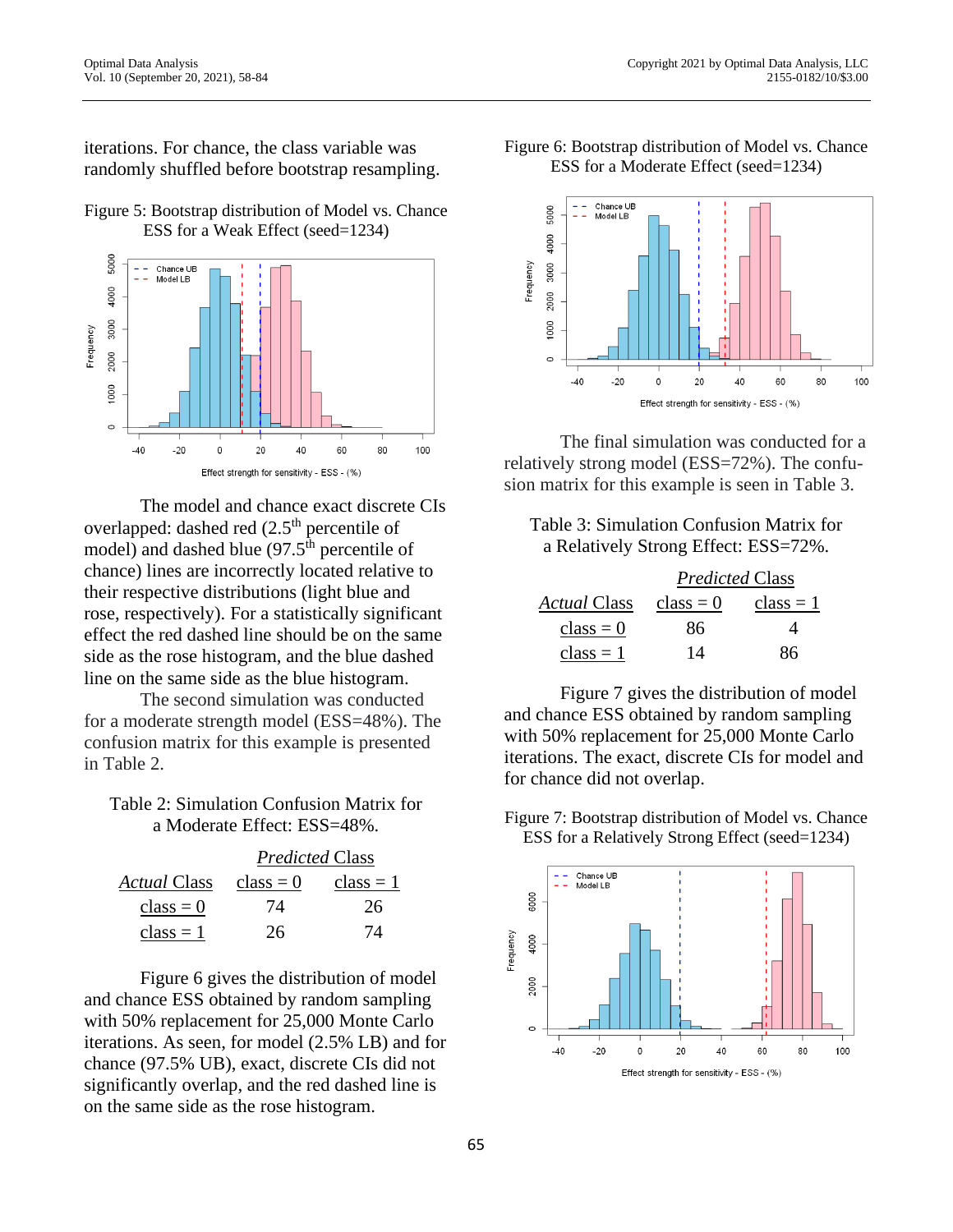It is important to note that the replicability of empirical findings that rely upon randomization algorithms (e.g., Monte Carlo research) are in part dependent on the seed number that is used to initiate randomization and confirmation using more than one seed is suggested.<sup>35</sup>

### **The Descendant Family (Axiom 3)**

As an example of a descendant family, consider findings obtained discriminating male *vs*. female comparative cancer incidence, for data drawn from the Surveillance, Epidemiology and End Results (SEER) Program. <sup>36</sup> Structural decomposition analysis (SDA) was employed to find the number of statistically viable models within the sample, which vary as a function of statistical power (minimum strata size) and accuracy  $(ESS).$ <sup>37</sup> As is seen in Table 4, three solutions (i.e., statistically viable models) exist in this application.

The first solution identified six strata, the smallest of which had *two* observations. The exact discrete 95% CI *for the overall model* lies outside the corresponding CI for chance*.* <sup>38</sup> Note that in addition to the six strata identified in this solution, the D statistic indicates that 12.1 additional strata with the same mean ESS (a total of 18.1 strata) are needed in order to achieve a perfect model.

The second solution identified had five strata, the smallest of which had 63 observations. The exact discrete 95% CI for the overall model lies outside the corresponding CI for chance.<sup>38</sup> The D statistic indicates a total of 15.1 strata are needed to achieve a perfect model.

The third and final solution identified a 3-strata model. The smallest stratum had a total of 80 observations. The D statistic indicates a total of 9.4 strata are needed to achieve a perfect model. Because this solution meets the minimum power requirement and has the lowest D statistic, by definition the 3-strata model is the globally optimal (GO) solution in this example.

In summary, the 3-strata GO model has greatest statistical power vis-à-vis its minimum strata sample size of 80 observations. Model (and chance) CIs for ESS and D overlay each other across all three models in the descendant family for the sample. Therefore 3-strata GO model has the lowest D statistic, yields comparable accuracy (ESS), and is most parsimonious when compared with the alternative solutions.

### Table 4: Parsing Cancer Incidence by Gender: All Sites Combined

| Strata | MinD           | <b>ESS</b>                                      | Efficiency                                          | Ð                                              |
|--------|----------------|-------------------------------------------------|-----------------------------------------------------|------------------------------------------------|
| 6      | $\mathfrak{D}$ | 33.2<br>25.4-41.2                               | 5.54<br>$4.22 - 6.87$                               | 12.1<br>$8.6 - 17.6$                           |
| 5      | 63             | 0.33-7.57<br>33.2<br>25.3-41.2<br>$0.33 - 6.91$ | $0.06 - 1.26$<br>6.64<br>5.05-8.23<br>$0.07 - 1.38$ | 73.3-1812<br>10.1<br>$7.1 - 14.8$<br>67.4-1510 |
| 3      | 80             | 31.9<br>22.8-40.6<br>0.33-7.57                  | 10.6<br>7.60-13.5<br>$0.11 - 2.52$                  | 6.4<br>$4.4 - 10.2$<br>36.6-906                |
|        |                |                                                 |                                                     |                                                |

Note: Results for every step of SDA analysis are tabled. Strata is number of CTA model end-points. MinD (minimum denominator) is smallest sample size for any strata. Efficiency is ESS/Strata, a normed index of relative strength of class variable(s) used to identify sample strata. For each model the first line is a point estimate; the second line is a 95% exact discrete bootstrap confidence interval (CI); and the third line is a 95% CI for chance obtained via Monte Carlo analysis (100,000 iterations).

Conceptually it is clear that combining *all cancer categories* into a single measure is an absurd idea because this practice produces a miscellany of confounded solutions—an omnipresent problem in all empirical research called Simpson's Paradox.<sup>28</sup> The result of this enigma is that findings obtained for the combined sample differ from findings for subsamples. For example, a hypothetical research question might be: how do males and females compare with respect to penile cancer? Indeed, few pure binary classes exist in non-Hilbert space. $21$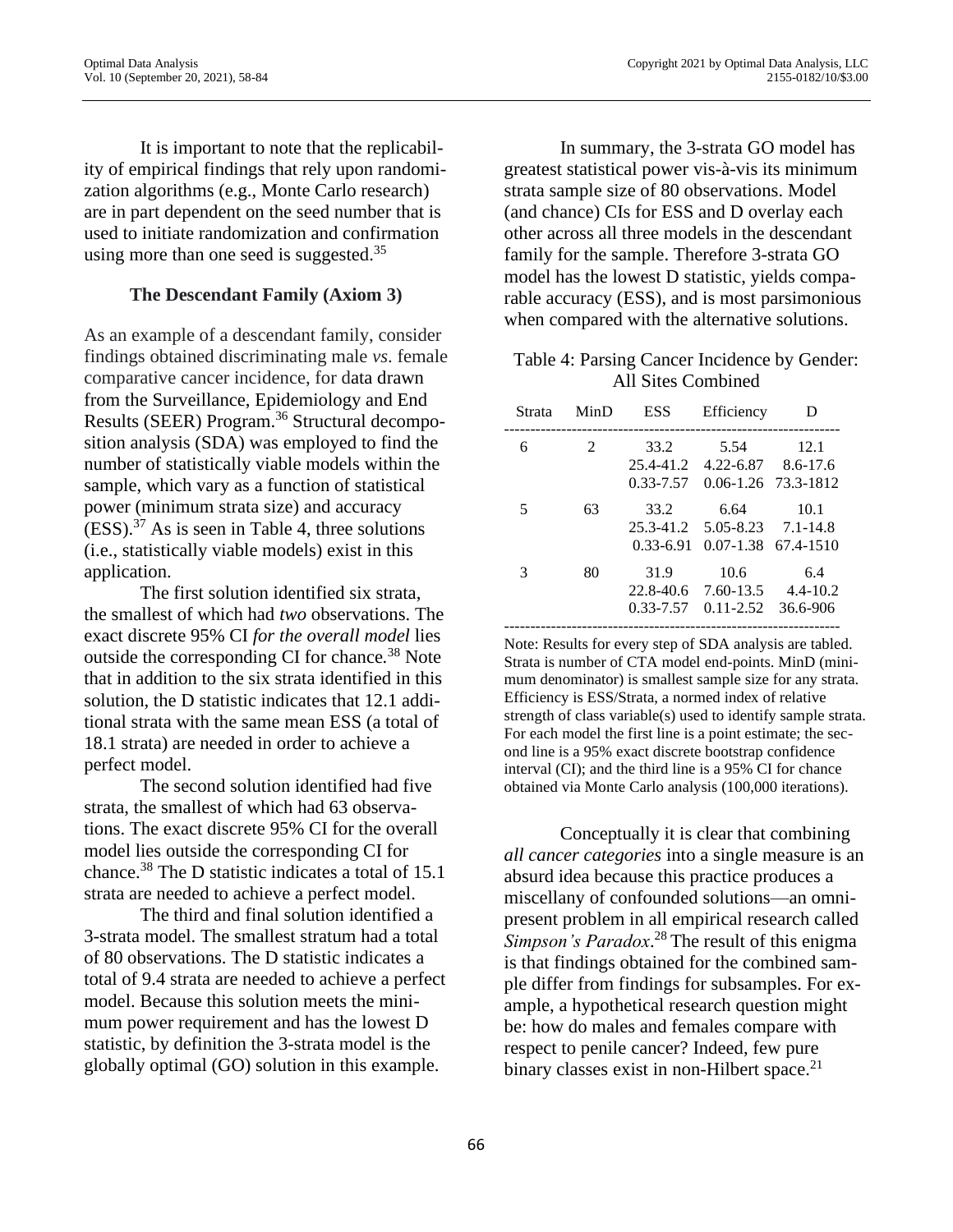Perhaps the most commonly reported confounded analysis in medical and social research is comparing an attribute between males and females. Fundamentally, asserting that "males" and "females" are homogeneous groups is true for a few *constants* (e.g., presence of a Y chromosome or of a uterus)—that have no place in statistical comparison of *variables*. Binary measures are used in part due to inherent limitations of popular statistical methods, and to inadequate conceptualization of theoretical phenomena.<sup>39</sup> Discussed later, novometric methods can conduct analysis of *ordered class variables*.

Most applied researchers have little to no expertise in measure theory, so these theoretical concepts may lack evidentiary force. However, the example used to introduce the descendant family makes the issue utterly obvious. Recall that the objective of the example was to compare males *vs*. females with respect to cancer incidence: a comparison of *two* groups. Also recall that three statistically viable solutions emerged in novometric statistical analysis. The three feasible solutions involved *six*, *five*, and *three* groups—*there was no two-group solution*, therefore no statistically motivated solution for "male *vs*. female" existed for the sample.

This point is illustrated in Figure 8. As seen, the 3-strata model identified a stratum composed approximately as half male and half female, in which observations had a low cancer incidence (i.e., less than or equal to 0.25%). Also identified was a stratum indicating moderate cancer incidence (i.e., greater than 0.25% and less than or equal to 2.07%), which was composed approximately as 70% female. The third stratum, composed 99% of males, had the highest cancer incidence of greater than 2.07%.

No legacy parametric or non-parametric statistical method is capable of identifying the set of all statistically motivated solutions which exist for a sample (i.e., the descendant family). Nevertheless, all legacy methods will readily conduct statistical comparison of "whichever groups" are entered into the computer.

### Figure 8

Three-Strata CTA Model of Cancer Incidence Rate per 1,000 by Gender, All Cancer Sites



This is one aspect of the issue known as *model misspecification*—which is *not possible* when conducting novometric analysis. Because novometric analysis identifies *every solution* which varies as a function of parsimony and accuracy *that exists* in the sample, model misspecification is *literally impossible*. For example, in this analysis involving use of the (presumed) binary variable "biological sex," no model treating biological sex as a binary measure emerged in the descendant family.

### **Propensity Scores**

Figure 9 illustrates the workflow of a hypothetical three-phase investigation of patient hospital throughput, from intake evaluation for hospital admission (Phase 1), to the decision on admission in the intensive care unit or ICU (Phase 2), to clinical outcome and patient discharge (Phase 3). In this study, patients are either admitted to the ICU or ward, and death at discharge is compared between the two groups. Given that the patients are not randomized to either arm, this study suffers from selection bias (and likely confounding), and thus a naïve comparison of outcomes will likewise be biased. Propensity scoring techniques adjust the groups' baseline characteristics to make them appear "as good as randomized" on observed characteristics.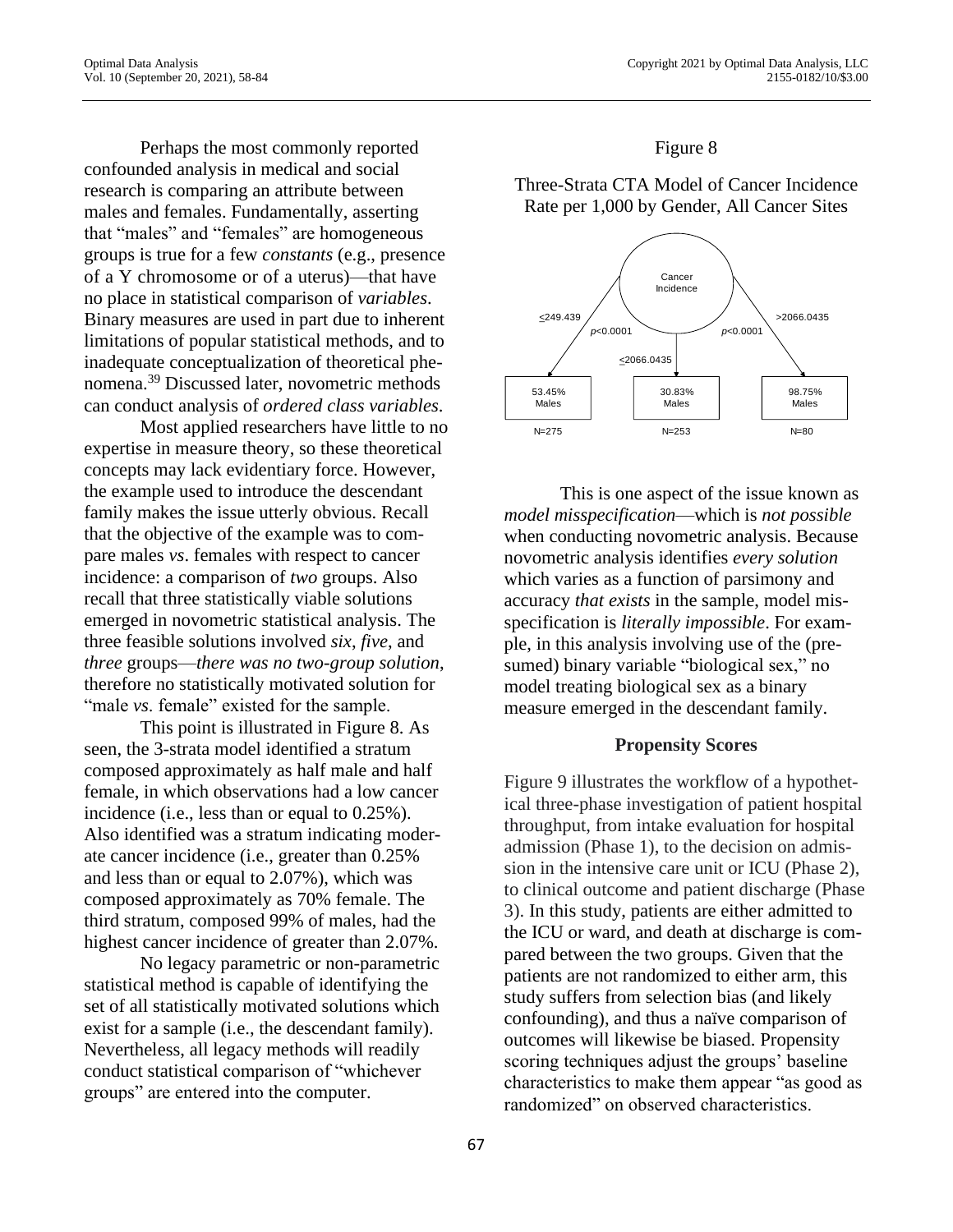### Figure 9

#### **Hospital Admission ICU Admission Final Clinical Decision Made Decision Made** Outcome Start of Study (Phase 1) (Phase 2) (Phase 3) **Baseline Data** Pre-ICU Data **ICU Data**  $\overline{\phantom{a}}$  Time **Patients Arrive** Admit or Admit Died at Hospital Send Home to ICU or Lived No Propensity **Baseline** Baseline and Score **Propensity Score** Pre-ICU **Propensity Score**

### Example of a Three-Phase Temporal Study

In Phase 1, upon arrival at the hospital the status and background of every prospective patient is investigated to enable an informed admission decision. During the intake interview a host of "baseline data" information regarding the prospective patient is acquired, including physical characteristics (e.g., weight, height, body-mass index, age, gender, blood pressure, temperature, respiration rate, partial oxygen saturation, medications, etc.), a detailed medical history, and findings of necessary medical tests. The objective of a Phase 1 statistical analysis is to discriminate cases who are admitted *vs*. are not admitted to the hospital for medical care. Novometric analysis in this design employs the minimum denominator selection algorithm (MDSA) to identify the descendant family of statistically viable CTA models.

In Phase 2, the Phase 1 data are retained for the admitted patient cohort: this is the starting point for propensity score development. The analysis begins by conducting MDSA on baseline data to identify the descendant family of propensity-score CTA models and creating subject-level propensity-score-weights to equate patients with respect to inter-patient baseline differences to mitigate potential threats to causal inference.40,41 Data collected *after* hospital admission (pre-ICU data) are potential attributes. All patients who die before ICU admission are censored. MDSA is then used to model the propensity-score-weighted cases who are *vs*. are not admitted to the ICU in a *static* analysis, or progression of propensity-score-weighted patients admitted to the ICU over time in a *temporal* (optimal survival) analysis. <sup>15</sup> To avoid paradoxical contamination of propensity scores, upstream (baseline) factors must be separated from downstream (post-admission) factors that enter the causal pathway; however, complex interactions between these factors can also be evaluated as candidate propensity score weights.

Phase 3 analysis involves modelling patient survival. For the cohort of *all admitted patients* the clock starts ticking after hospital admission and it continues until death or discharge. For the cohort of patients *admitted to the ICU* the clock starts ticking after ICU admission and continues until death or discharge. In both cases baseline data are used to compute propensity-scores, and post-admission data are employed as attributes in novometric MDSA analysis modelling either static and/or temporal mortality.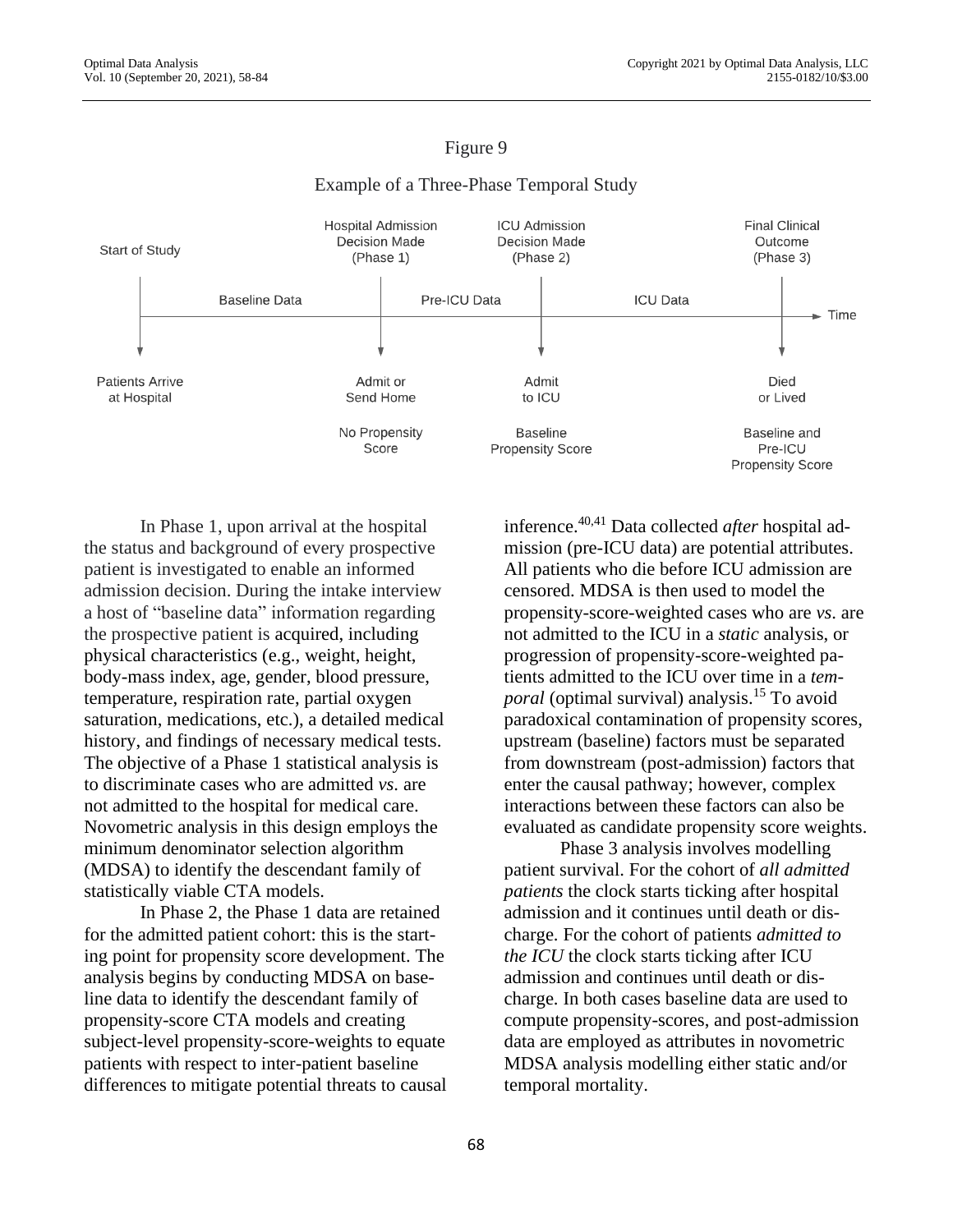It is important to note that novometric analysis accommodates nominal, multicategorical, and/or ordered class variables and attributes. Also, the analytic course described herein is consistent with the systems engineering vernacular of input, throughput, and output.<sup>42</sup> Finally, the medical care example presented is generalizable to modeling other phenomena, including military confrontation, prospecting, agriculture, fire-fighting, manufacturing, fishing, athletic performance, investing, *etcetera in infinitum*.

### **Precision Forecasting**

Factors which maximize the number of statistically viable models identified by the minimum denominator selection algorithm (MDSA) are a large sample size, and numerous attributes with

moderate ESS values that are stable in validity analysis. The model with the strongest ESS has greatest translational value, whereas the globally optimal (GO) model with the lowest D statistic is most theoretically parsimonious. In addition to the highest ESS and lowest D models, novometric analysis identifies the family of all statistically viable models—known as the descendant family (DF)—that together detail all empirically discovered pathways whereby attributes define strata in which sample observations reside. The DF is useful for empirical as well as theoretical *precision forecasting*. Figure 10 is an example of output generated for one model in the DF in analysis from a study of mortality resulting from community-acquired pneumonia (CAP).<sup>43</sup>

The first column (ATTRIBUTE) in the CTA output indicates the code name assigned

### Figure 10

|               |          |         |       |                 |       | <u>chil carbariol who coment manufacture</u> chillices in the came home city             |
|---------------|----------|---------|-------|-----------------|-------|------------------------------------------------------------------------------------------|
| ATTRIBUTE     | NODE LEV | OBS     | p     | ESS             | LOO p | MODEL                                                                                    |
| Sodium        |          | 1 1393  | .001  | 15.67%          | .001  | $\langle 131.5 - - \rangle 1, 39/220, 17.73$ ; $> 131.5 - - \rangle 0, 1082/1173, 92.24$ |
| Resp Rate     | 2 2 2 17 |         | .000  | 42.34%          | .000  | <=27.0-->0,121/131, <mark>92.37%*</mark> ; >27.0-->1,29/86, <mark>33.72%</mark> *        |
| PSI           | 3        | 2 1166  | .000  | 51.25%          | .000  | <=80.5-->0,740/756, <mark>97.88%*</mark> ; >80.5-->1,75/410,18.29%                       |
| Albumin       |          | 7 3 337 | .000  | 48.42%          | .000  | $\langle 2.55--2.42/92, 45.65\frac{*}{7}; 2.55--20, 224/245, 91.43\frac{3}{7} \rangle$   |
| Creatinine 15 |          | 4 172   | .001  | 47.43%          | .001  | <=1.5-->1,10/80,12.50% <mark>*</mark> ; >1.5-->0,91/92, <mark>98.91%</mark> *            |
|               |          |         |       | $\Omega$        |       |                                                                                          |
|               |          |         |       |                 |       |                                                                                          |
|               |          |         | $0-1$ | $952$  <br>177  |       | 84.32%<br>$ESS = 59.32$                                                                  |
|               |          |         |       | 27 <sub>1</sub> | 81    | 75.00%                                                                                   |

 $D = 3.43$ 

# CTA Output for a LOO-Stable Enumerated CTA Model Predicting Death from CAP

by the programmer for the attribute (Resp=respiration; PSI=pneumonia severity index; see the actual article <sup>43</sup> for final results). The second column (NODE) indicates the node of the CTA model, and the third column (LEV) indicates the level of the node in the CTA model. Node and level information defines CTA model geometry, and the remaining information in the CTA output parameterizes the model (Figure 11).

97.24% 31.40%

The fourth column (OBS) indicates the number of observations represented by the indicated node: as seen, there are 1,393 observations in the first ("root") node; 217 observations in the second node; 1,166 observations in the third node, etcetera. The fifth column gives the exact Type I error level (*p* value) for the attribute obtained via Monte Carlo analysis in training analysis. The sixth column indicates the ESS associated with the attribute. Column seven gives the Type I error level (*p* value) obtained via Monte Carlo analysis in leave-one-out (LOO) jackknife cross-generalizability (this example required all attributes in the model to be stable in LOO analysis). Finally, the eighth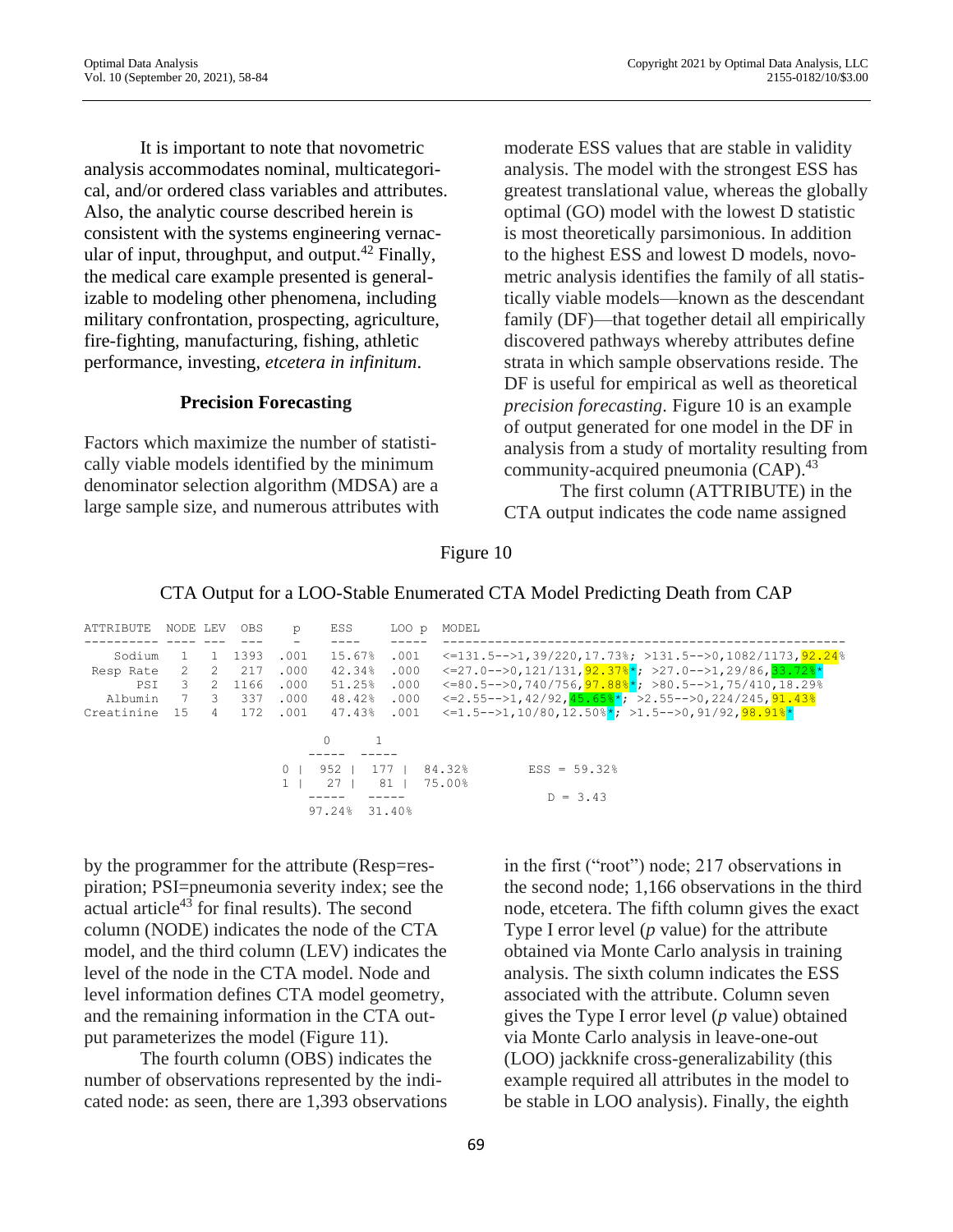column gives the ODA model for the indicated attribute and node (discussed earlier, CTA models chain successive ODA models).

Six branches in Figure 10, highlighted blue and denoted by asterisks, indicate CTA model endpoints (Figure 12). Branches in Figure 10 highlighted in **yellow** are profiles accurately predicting the absence of death, and branches highlighted in **green** are profiles accurately predicting death.

Figure 11: *Node* and *Level* Define the Structure of a CTA Model



Figure 12: The CTA Model Indicated in Figure 10



*All branches* indicated in Figure 10 that yield accurate estimates of outcome status may be used in precision forecasting, *regardless of whether they indicate CTA model endpoints*. For example, in the first row of Figure 10, observations scoring 131.5 or less units on sodium are

predicted to be from Class=1 (dead): this forms the left branch of the CTA model in Figure 12. In Figure 10, 39 of 220 observations assigned to this branch were correctly classified (17.73% predictive value). And, in the first row of Figure 10, observations scoring greater than 131.5 units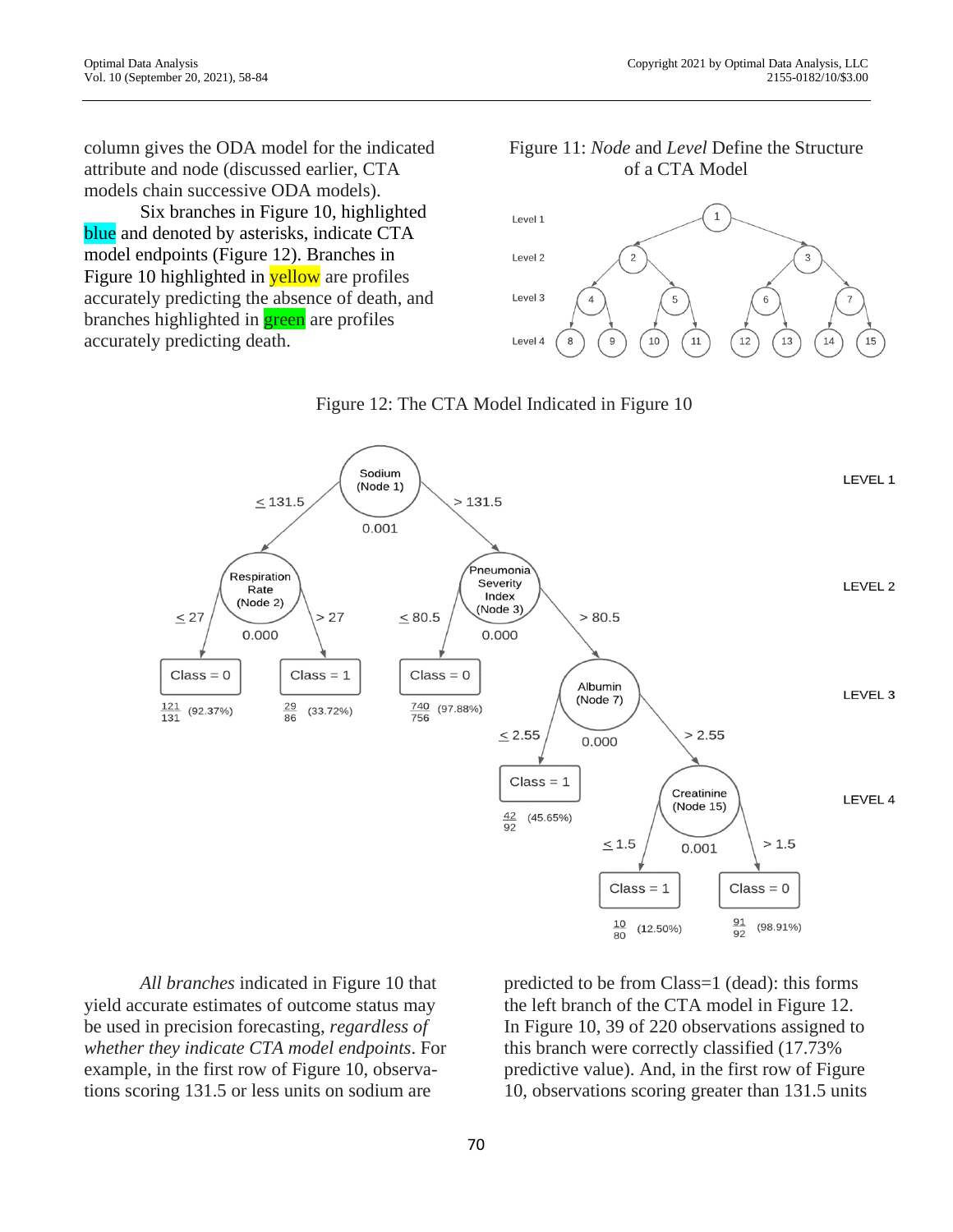on sodium are predicted to be from Class=0 (alive): this forms the right branch of the CTA model in Figure 12. In Figure 10, 1,082 of 1,173 observations assigned to the right branch were correctly classified (92.24% predictive value). Thus, every row in a CTA analysis output may

be evaluated to obtain a collection of attribute profiles (CTA model branches) to generate a family of precision forecasting profiles. Table 5 gives precision medicine results obtained from the model in Figure 10, ranked by increasing likelihood of death among patients with CAP.

| <b>Symptom Profile</b>                               |         | $p_{\text{death}}$ |
|------------------------------------------------------|---------|--------------------|
| Sodium>131.5, PSI>80.5, Albumin>2.55, Creatinine>1.5 | 1/92    | 0.0109             |
| Sodium>131.5, PSI $\leq$ 80.5                        | 16/756  | 0.0212             |
| Sodium $\leq$ 131.5, Respiration Rate $\leq$ 27.0    | 10/131  | 0.0763             |
| Sodium $>131.5$                                      | 91/1173 | 0.0776             |
| Sodium>131.5, PSI>80.5, Albumin>2.55                 | 21/245  | 0.0857             |
| Sodium>131.5, PSI>80.5, Albumin>2.55, Creatinine≤1.5 | 10/80   | 0.1250             |
| Sodium $\leq$ 131.5                                  | 39/220  | 0.1773             |
| Sodium>131.5, PSI>80.5                               | 75/410  | 0.1829             |
| Sodium  strate > 27.0                                | 29/86   | 0.3372             |
| Sodium>131.5, PSI>80.5, Albumin  small               | 42/92   | 0.4565             |

|  | Table 5: Precision Medicine Profiles Derived from the CTA Model in Figure 10 |  |  |  |
|--|------------------------------------------------------------------------------|--|--|--|
|--|------------------------------------------------------------------------------|--|--|--|

 Note: CAP=Community Acquired Pneumonia. PSI=Pneumonia Severity Illness. Precision medicine profiles are ordered by increasing  $p_{\text{death}}$ .

Figures 10 and 12 present *one CTA model* in the DF for this application. Table 5 provides the precision medicine profiles derived from this single CTA model. The DF typically consists of a *family* of CTA models which exist for the sample, which vary as a function of both accuracy (ESS) and parsimony (D). Each pathway to mortality consists of a specific set of attributes, cutpoints, and directions (i.e.,  $>$  or  $\leq$ the cutpoint). Thus, the specific values obtained for a given patient on variable profiles which appear in the DF may be used to obtain multiple estimates of survival likelihood for the patient. The family of relevant constellations of outcomes defined in this way constitute "precision medicine" forecasts in the ODA vernacular.

Precision estimates of success *vs*. failure may be made for any outcome, whether categorical or ordered, analyzed vis-à-vis novometric methods.

Precision medicine profiles which differ with respect to the last variable in the profile may be used to compute change in  $p_{\text{death}}$  associated with modifying the last variable. For example, for the profile {Sodium>131.5, PSI>80.5, Albumin>2,55, Creatinine≤1.5}, *p*death is 0.1250, whereas for the profile {Sodium>131.5, PSI> 80.5, Albumin>2.55, Creatinine>1.5}, *p*death is 0.0109. Thus, a creatinine  $\leq 1.5$  has  $p_{\text{death}}$  greater by a factor of 0.1250/ 0.0109, or 11.47-fold, *vs*. a creatinine>1.5, for this profile. Similarly, for the profile {Sodium>131.5, PSI>80.5, Albumin $\leq$ 2.55} *p*<sub>death</sub> is 0.4565, and for the profile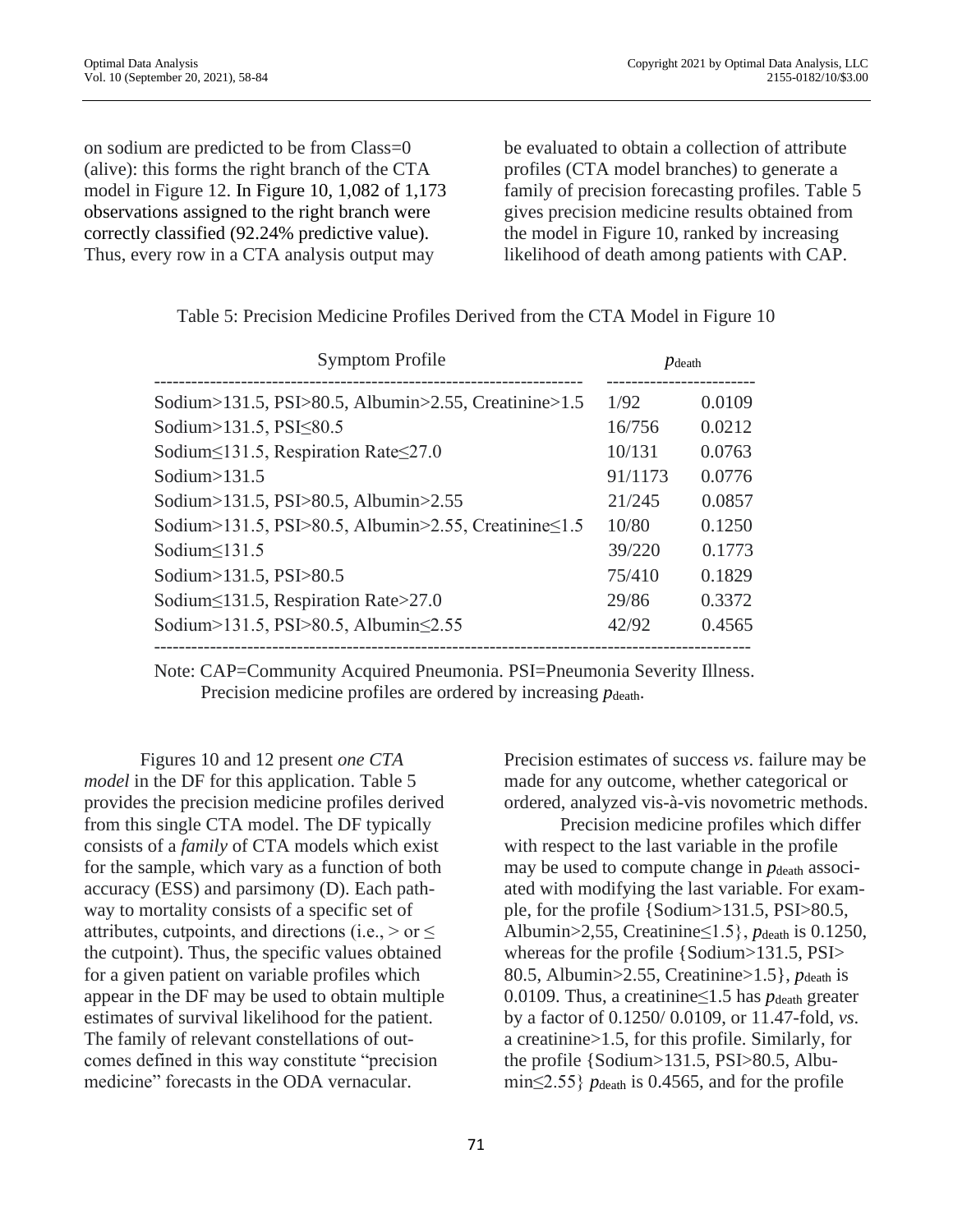{Sodium>131.5, PSI>80.5, Albumin>2.55} *p*<sub>death</sub> is 0.0857. Thus, Albumin $\leq$ 2.55 has *p*<sub>death</sub> greater by a factor of 0.4565/0.0857, or 5.33 fold, *vs*. an Albumin>2.55.

# **Ordered Class Variables**

The partitioning algorithm employed in analysis involving a *value-ordered* (i.e., numerical) class variable creates a set of dummy codes indicating if each observation had a score equal to or less than (0), or greater than (1), for every sequential value in the class variable measurement scale. Each dummy class variable is then used to predict the attribute in a separate CTA analysis, and the model with the smallest D statistic index is selected as the globally optimal (GO) model of the relationship between the class variable and the attribute for the sample. $12$ 

Data for this example come from the evaluation of a primary care-based medical home pilot program that invited patients to enroll if they had a chronic illness or were predicted to have high costs in the following year. The goal of the pilot was to lower health care costs for program participants by providing intensified primary care that was intended to reduce unnecessary emergency department visits and hospitalizations.44,45 Ordered variables were measured using integer scales.

In multiple regression analysis (MRA), age was treated as the dependent measure and modeled as a simple main-effects function of all 12 (i.e., 10 ordered, 2 categorical-binary) independent variables. The MRA model (coefficients are reported to two significant digits to the right of the decimal, when possible) was: age=42.55+7.83\*treatment condition dummy variable–1.82\*female gender dummy variable-3.29\*admits+0.51\*hospitalization days-1.40\* ER visits+0.11\*office visits–0.06\*other procedures+0.15\*laboratory tests+0.27\*radiology visits–0.15\*home visits+0.11\*prescriptions– 0.00000064\*cost. This MRA model explained 19.30% of the variation in patient age: F(12, 1989)=39.6, *p*<0.0001.

These findings indicate that a statistically significant, ecologically modest linear relationship exists between age and one or more members of the set of 12 independent variables. The ANOVA source table for individual variables in the MRA model (sum of squares for variable-entered-last method) revealed statistically significant positive associations (with age) of assignment to treatment condition and number of prescriptions (*p*<0.0001 for both), and negative associations (with age) of female gender (*p*<0.0003), number of hospital admissions (*p*<0.0021), and ER visits (*p*<0.0149).

Finally, considered from the perspective of predictive accuracy, for this MRA model ESS was 0.43 in training analysis—a tiny effect with a 95% confidence interval which overlaps zero (the ESS expected by chance).

For novometric analysis, the age dummy codes were created on the basis of statistical power analysis that indicated a minimum of 32 patients should be classified into each model endpoint to attain 90% power to detect a moderate effect.<sup>46</sup> A total of 16 patients were 18 years old, and 43 were 19 years or younger, so 19 years of age was selected as the minimum age for the partitioning algorithm (PA) to satisfy the minimum power requirement. A total of 31 patients were 63-64 years old, and 95 were >62, so 62 years of age was selected as the maximum age for the PA. Since all of the age categories 19 to 62 inclusive were populated by data, the PA created 44 dummy age class variables.

In novometric analysis each age dummy code was treated as a class variable and all other variables were treated as attributes. The LOOstable two-strata GO model (ESS= 41.52, D= 2.82) is seen in Figure 13. The confusion matrix for the model applied to the data is seen in Table 6. The novometric CTA model accurately predicted 3 of 4 patients 61 years or younger, and 2 of 3 patients older than 61 years. The moderatestrength LOO-stable ESS of 41.5 for the CTA model is 96.5 times greater than the training ESS for the MRA training model.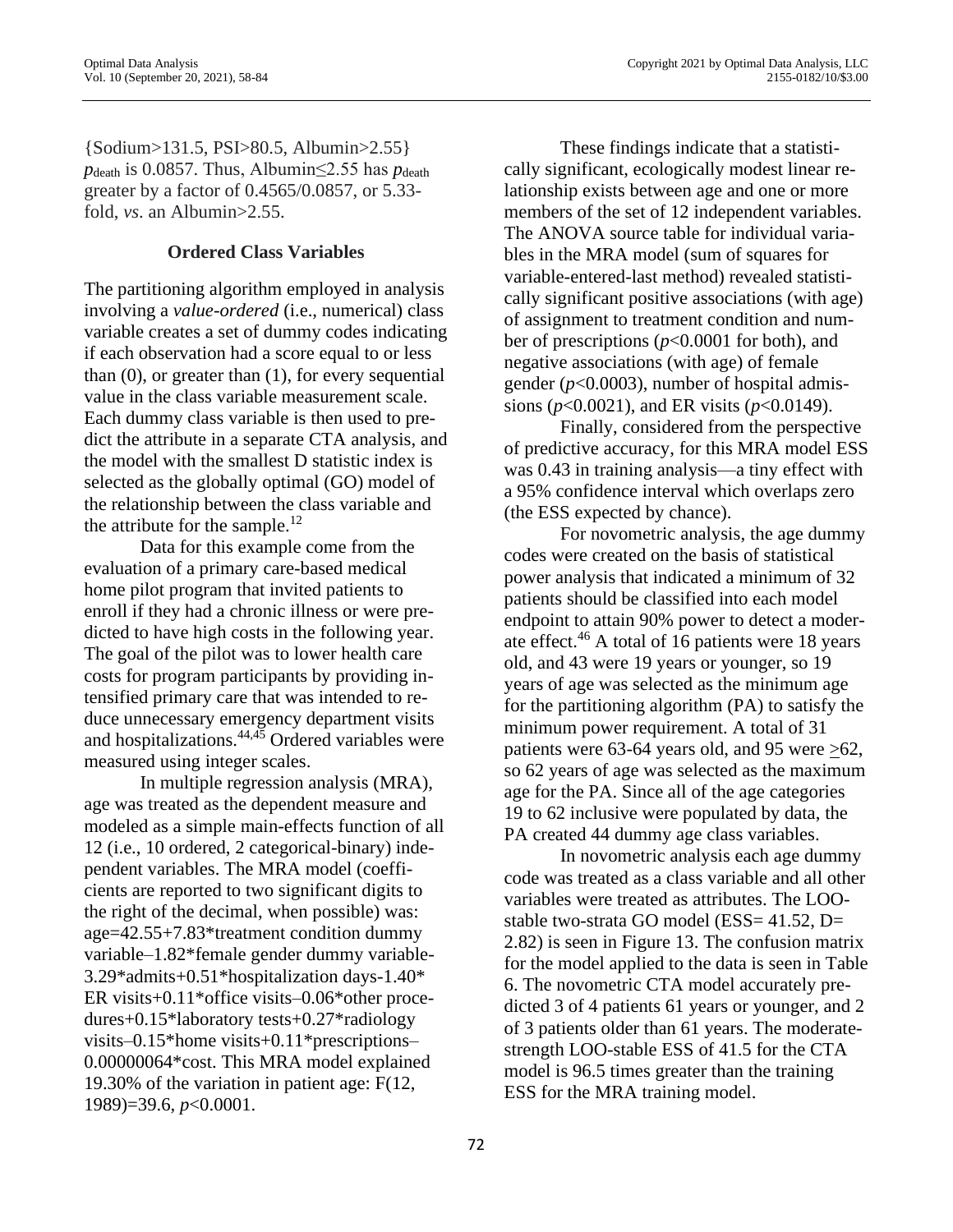Figure 13: Two-Strata, Globally Optimal Model





|                             |      | Predicted Age    |              |
|-----------------------------|------|------------------|--------------|
|                             |      | $\leq 61$ $> 61$ |              |
| Actual <61 1,284 459 73.67% |      |                  |              |
| Age                         | > 61 |                  | 27 57 67.86% |
|                             |      | 97.94% 11.05%    |              |

# **Ordered Temporal Class Variables: Interrupted Time Series**

The ODA-based machine-learning partitioning algorithm used in analysis involving a *timeordered* (i.e., numerical) class variable involves creating a set of dummy codes indicating if each observation had a score equal to or less than (0), or greater than (1) each sequential value of the class variable. Every dummy class variable is then used to predict the attribute in a separate ODA analysis, and the model with the smallest D statistic index is selected as the globally optimal (GO) model of the relationship between the class variable and the attribute for the sample.<sup>5,18,47,48</sup>

For example, consider the application of temporal machine-learning used to evaluate if structural breaks exist prior to the initiation of

an intervention in a single-group interrupted time series analysis (ITSA), in which the outcome of interest is reported serially over time at the aggregate level (e.g., mortality rates, equity prices, interest rates, harvest productivity, etc.). This design is called an *interrupted time series*  since the intervention is expected to "interrupt" the level and/or trend of the outcome variable subsequent to its introduction.<sup>5</sup>

Data for this example come from the evaluation of the 1988 voter-initiated Proposition 99 in California which aimed to reduce smoking rates by raising the cigarette excise tax by 25 cents per pack to fund antismoking campaigns throughout the state.<sup>5</sup> The aggregate outcome variable under study is per capita cigarette sales (in packs), measured annually at the state level from 1970 until 2000 (1989 is the first year of the intervention). The study limits analysis to cigarette sales in the pre-intervention years between 1970 and 1988 to determine if additional interruptions occurred in the time series prior to initiation of the intervention in 1989. Separately for each successive year, ODA finds the model maximizing accuracy achieved in discriminating each pre- *vs*. post-intervention period. For example: if cigarette sales (attribute) ≤ cutpoint predict pseudo-intervention period (class variable) is 1 (post-pseudo-intervention); if cigarette sales > cutpoint predict pseudo-intervention period is 0 (pre-pseudo-intervention).

Table 7 presents annual actual cigarette sales per capita, the ODA derived cutpoint on cigarette sales for predicting belonging to the pre- and post-pseudo-intervention periods, and reliability and accuracy measures (*p* values and ESS) for training and LOO analysis for all preintervention years (1970-1988). As seen, *perfect* structural breaks (i.e., ESS in LOO analysis is 100%, and experimentwise  $p<0.05$ ) were identified for 1983 and 1985, so the intended reduction in sales of cigarettes *was already occurring before initiation* of Proposition 99 in California.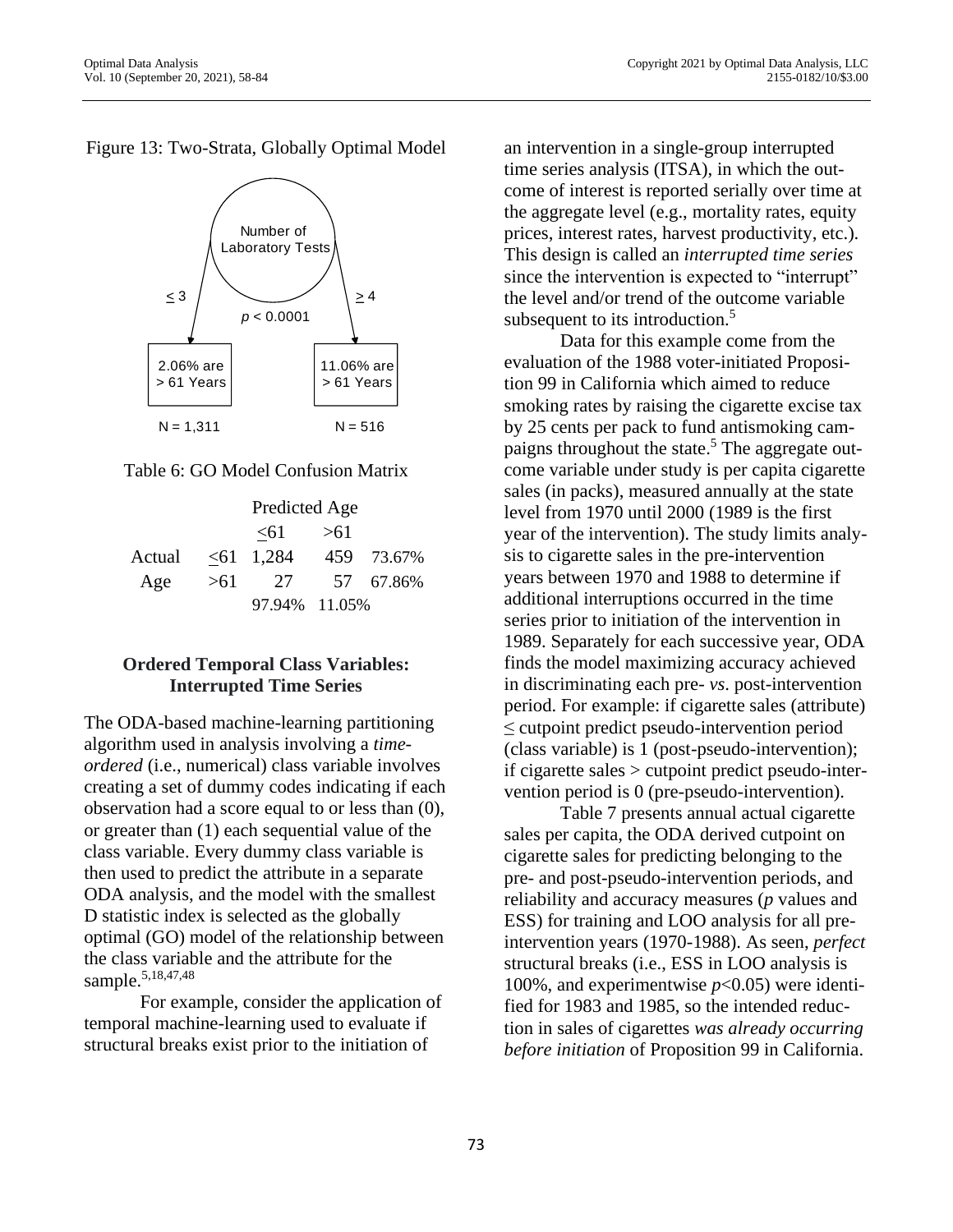| Year | Per Capita Sales | <b>ODA</b> Cutpoint | $p \leq$  | <b>ESS</b> |
|------|------------------|---------------------|-----------|------------|
| 1970 | 123.00           | 122.45              |           |            |
| 1971 | 121.00           | 120.60              | 0.33      | 47.1       |
| 1972 | 123.50           | 120.60              | 0.18      | 50.0       |
| 1973 | 124.40           | 120.60              | 0.34      | 28.3       |
| 1974 | 126.70           | 120.60              | 0.19      | 37.1       |
| 1975 | 127.10           | 120.60              | 0.10      | 44.9       |
| 1976 | 128.00           | 120.60              | 0.04      | 52.4       |
| 1977 | 126.40           | 120.60              | 0.015     | 60.2       |
| 1978 | 126.10           | 120.60              | 0.0045    | 68.9       |
| 1979 | 121.90           | 120.60              | $0.0010*$ | 78.9       |
| 1980 | 120.20           | 119.40              | $0.0002*$ | 87.5       |
| 1981 | 118.60           | 117.00              | $0.0003*$ | 85.7       |
| 1982 | 115.40           | 113.10              | $0.0006*$ | 83.3       |
| 1983 | 110.80           | 107.80              | $0.0001*$ | 100.0      |
| 1984 | 104.80           | 103.80              | 0.016     | 68.3       |
| 1985 | 102.80           | 101.25              | $0.0010*$ | 100.0      |
| 1986 | 99.70            | 98.60               | 0.20      | 44.1       |
| 1987 | 97.50            | 93.80               |           |            |
| 1988 | 90.10            |                     |           |            |
|      |                  |                     |           |            |

| Table 7: Year, Per Capita Sales, ODA Cutpoint, and LOO p and ESS Values |
|-------------------------------------------------------------------------|
| for Optimal ITSA Models                                                 |

 Note: ---- indicates no ODA model is possible, and \* indicates experimentwise *p*<0.05

### **Ordered Temporal Class Variables: Time-to-Event ("Survival") Analysis**

In Phase-1 research designs involving only baseline data (*viz*. Figure 9), research has shown that compared to time-to-event models derived using Cox regression analysis, models created using CTA are more accurate, parsimonious, statistically robust, and transparent.<sup>49,50</sup>

In Phase-2 and Phase-3 time-to-event research designs involving propensity scores created using baseline data and using subsequent data collected during treatment as potential outcome predictors, CTA-based survival models are most likely to identify a correctlyspecified propensity score model, and thereby avoid the biases characteristic of traditional methods. Furthermore, as the true treatment

effect is never known in observational data, CTA should be used for estimating outcomes since no statistical assumptions are required, and composite weights may be used. 15,51,52

# **Multicategorical Class Variables**

Stepwise  $ODA<sup>53</sup>$  was used to identify a CTA model to discriminate three class categories using two attributes (Figure 14). The initial step uses ODA to evaluate every possible comparison of three class categories, first treating *x* as the attribute, and then evaluating *y*. The comparison having greatest ESS in LOO cross-generalizability analysis is used as the root node of the stepwise model. Table 8 reports the findings of the initial set of exploratory hypotheses evaluated for attribute *x* and then for attribute *y*.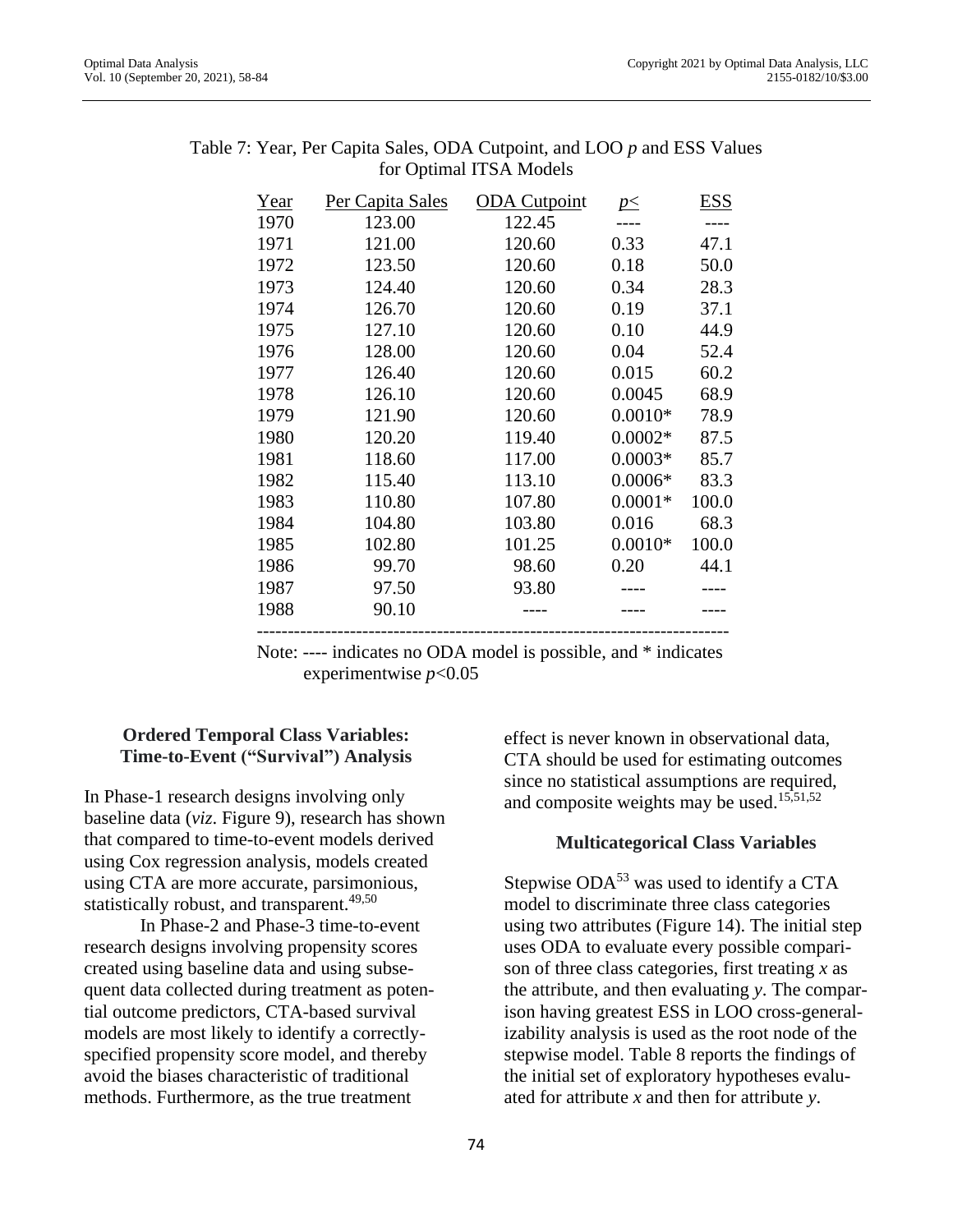

# Figure 14: Simulated Three-Class Data Configuration in Two-Dimensional Space (**Blue**=Class 1; **Red**=Class 2; **Black**=Class 3)

Table 8: Initial Set of Analyses Attribute Hypothesis ESS *p*< ----------- -------------- ------- --------- x  $1 \neq 2 \neq 3$  36.67 0.022<sup>a</sup> y  $1 \neq 2 \neq 3$  33.33 0.060 x  $1 \neq (2 = 3)$  36.67  $0.060^b$ y  $1 \neq (2 = 3)$  36.67  $0.067^b$ x  $(1 = 2) \neq 3$  53.33 0.0018 y  $(1 = 2) \neq 3$  26.67 0.281 x  $(1 = 3) \neq 2$  26.67 0.279

 ------------------------------------------------------ <sup>a</sup>Leave-one-out (LOO) single case jackknife analysis is conducted when training  $p<0.05$ . Unless otherwise noted, LOO is stable. For this analysis, LOO ESS=20.00, *p*<0.185.

y  $(1 = 3) \neq 2$  36.67 0.066

<sup>b</sup>The discriminant threshold for the model for x was 8.5 (stable in LOO), and 9.5 for y (not stable in LOO).

The ODA model contrasting values on x between class 3 *vs*. the combined 1 and 2 classes yielded relatively strong ESS (no model having *p*<0.05 emerged for attribute y). The model was: if x>10 then predict class=3; otherwise predict class=1 or class=2. Classification performance in training and LOO analysis is given in Table 9. The model identified in the first step is seen in Figure 15. Five misclassified observations for the right-hand endpoint renders inadequate statistical power to support further development of this branch—which thus is terminal.

Table 9: Classification Performance of Initial Analysis for Attribute x:  $(1 = 2) \neq 3$ 

|            |     |     | <b>Predicted Category</b> |             |
|------------|-----|-----|---------------------------|-------------|
|            |     | 1.2 |                           | Sensitivity |
| Actual     | 1,2 | 26  |                           | 86.67       |
| Category 3 |     |     | 10                        | 66.67       |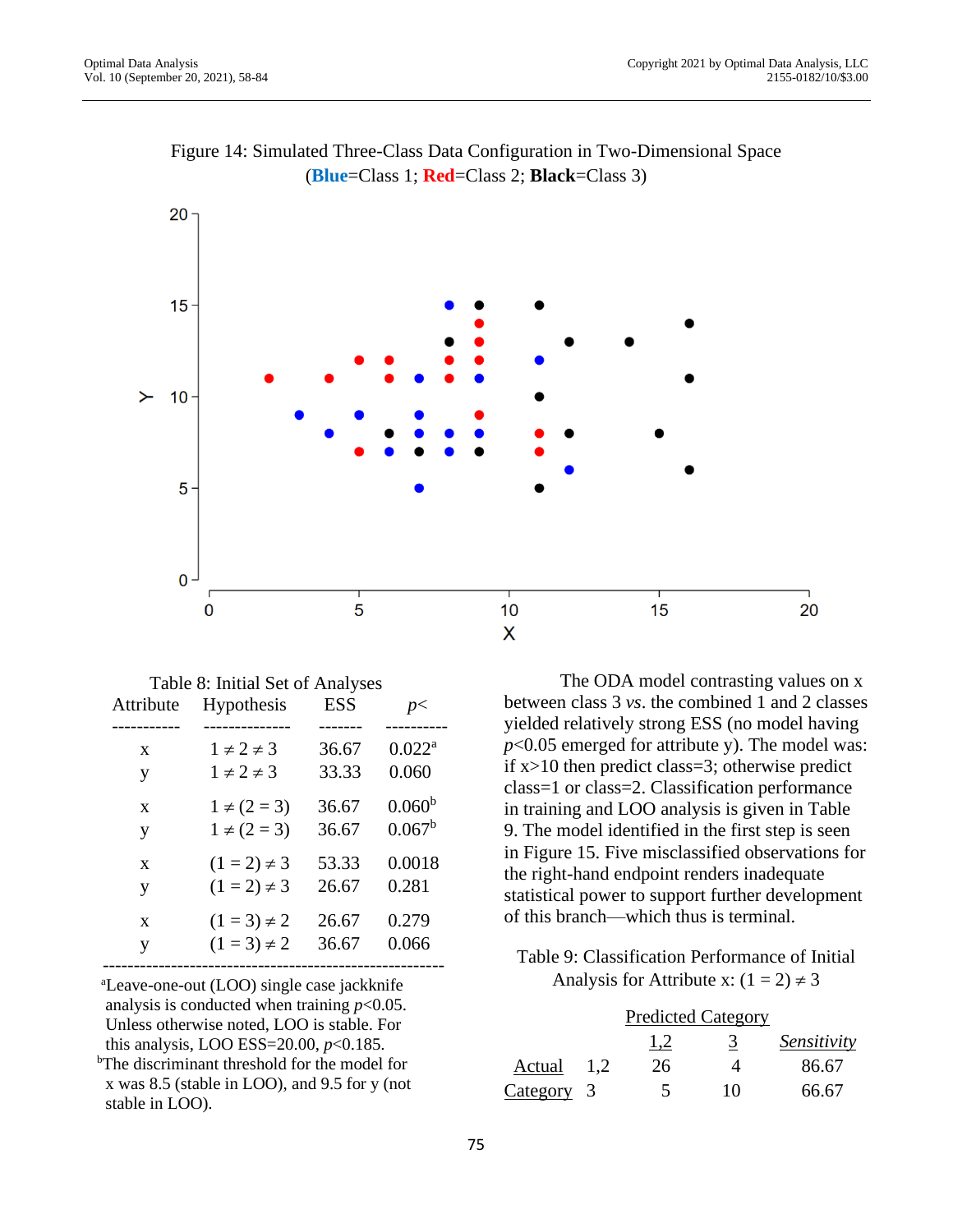Figure 15: Initial Model: First Step



The second step of the analysis entails discriminating combined classes (1 and 2) on the left-hand side of the model. Table 10 summarizes findings of exploratory analysis for x, and then for y.

Table 10: Second Set of Analyses

|   | Attribute Hypothesis | ESS   | p<    |
|---|----------------------|-------|-------|
|   |                      |       |       |
| X | $1 \neq 2$           | 20.00 | 0.721 |
| V | $1 \neq 2$           | 46.67 | 0.046 |
|   |                      |       |       |

As seen, the model contrasting classes 1 and 2 on attribute y was statistically significant with moderate ESS. The model was: if y<10 then predict class=1; otherwise predict class=2. Classification performance of this model in both *training and LOO* analysis is given in Table 11.

# Table 11: Classification Performance of Second Analysis for Attribute y:  $1 \neq 2$

|            | <b>Predicted Category</b> |    |             |
|------------|---------------------------|----|-------------|
|            |                           |    | Sensitivity |
| Actual     | 11                        |    | 73.33       |
| Category 2 |                           | 11 | 73.33       |

Further improvement in discrimination of category 1 *vs*. 2 was infeasible because of inadequate statistical power afforded by the few remaining misclassified observations.

Completing the composite model entails replacing the left-hand endpoint in Figure 15 with a model node representing variable y (Table 10). The final model discriminating all three of the class categories is seen in Figure 16.

Training and LOO classification performance of the final model calculated for three class categories reveals sensitivities of 66.67% for Class 3 (Table 9) and 73.33% for both Class 1 and Class 2 (Table 11). Mean sensitivity over classes is  $(66.67 + 73.33 + 73.33)/3 = 71.11\%$ , so ESS=[(71.11-33.33)/(100-33.33)]x100=56.67, indicating a relatively strong LOO-stable effect.

### Figure 16: Final Model: Second Step



Additional research investigating stepwise methodology using higher-dimensional class variable categories and greater numbers (and metrics) of attributes, and other optimal machine-learning approaches<sup>17</sup> to solving such multicategorical class-variable problems, is clearly warranted.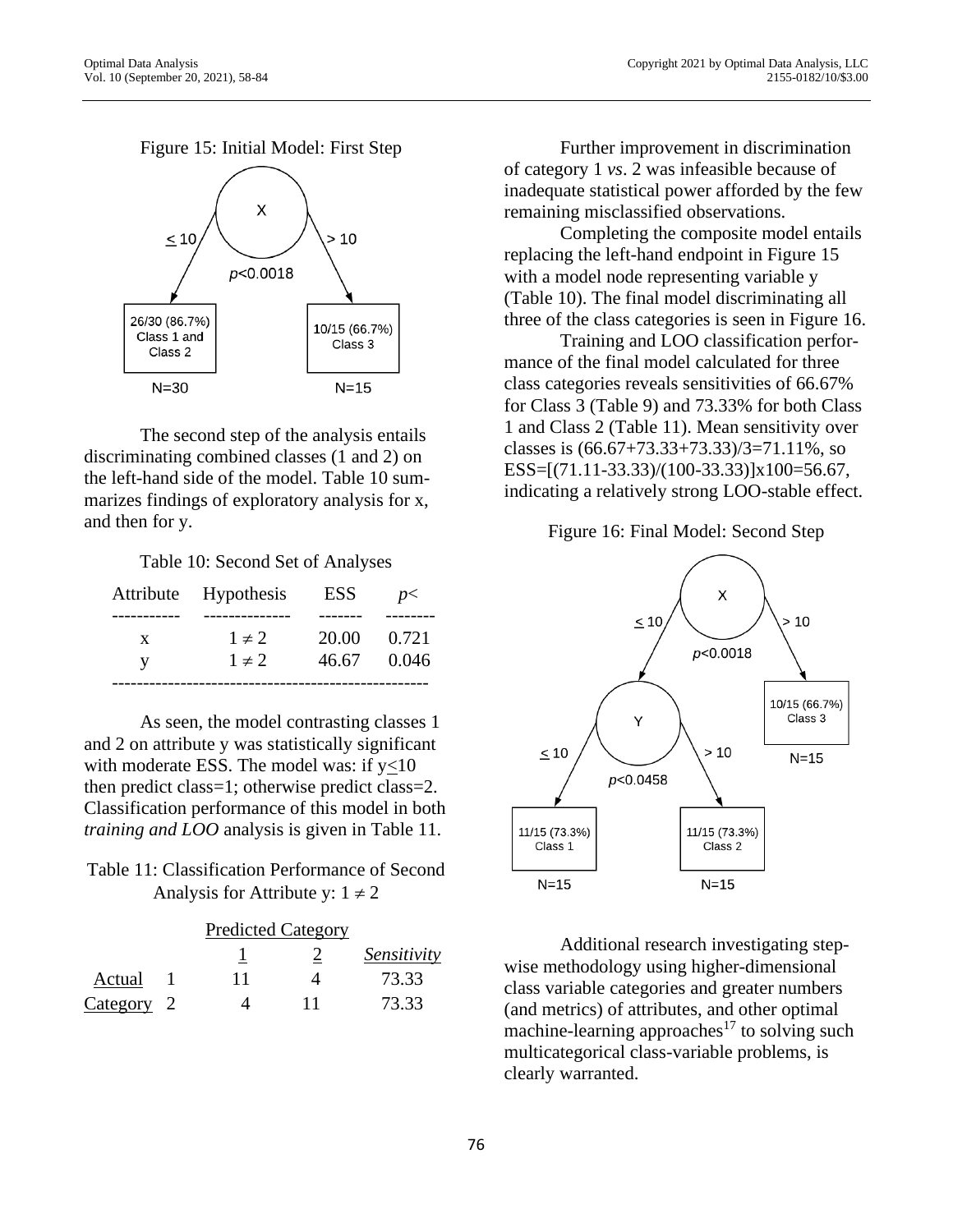### **Maximum-Accuracy Markov Analysis**

If used to model an ordinal outcome for a single outcome variable, a Markov model may be specified using the lowest granularity ordered configuration.<sup>54</sup> For example, to model a serial *symptom rating* made by a single person, on each sequential trial the rating is coded as being lower (less severe symptom rating at time *i*+1 *vs*. time *i*), or unchanged/up (unchanged or more severe symptom rating at time *i*+1 *vs*. time *i*). As seen in Figure 17, "Down" (D) indicates the symptom rating was less severe ("better"), and "Not Down" (ND) indicates the symptom rating was either unchanged or more severe ("worse").

Figure 17: Least-Granular Ordered Markov Configuration for *One* Symptom Rating

|               | Symptom $X$ |          |  |
|---------------|-------------|----------|--|
| Symptom $X$   | Time $i+1$  |          |  |
| Time <i>i</i> | Down        | Not Down |  |
| Down          | $D-D$       | $D-ND$   |  |
| Not Down      | $ND-D$      | ND-ND    |  |

Two possible ordered model configurations are *weighted* and *unweighted*. Unweighted designs contrast relative change in rating over successive ratings—a categorical measure of *down* (worse) *vs*. *not down* (the same or better). Weighted designs weight entries in the Markov table by the absolute value of change in rating: entries with a zero weight are omitted from analysis. We used weighted Markov analysis to model the association of *two* serial ordinal ratings made by a single person (Figure 18).

Figure 18: Least-Granular Ordered Markov Configuration for *Two* Symptom Ratings

| Symptom $X$   | Symptom $Y$<br>Time $i+1$ |          |  |
|---------------|---------------------------|----------|--|
| Time <i>i</i> | Down                      | Not Down |  |
| Down          | $D-D$                     | D-ND     |  |
| Not Down      | ND-D                      | ND-ND    |  |

To illustrate this methodology, data were obtained via the Self-Monitoring And Review Tool (SMART), an interactive internet-based self-monitoring and feedback system that helps individuals discover and monitor links between their own health-related behaviors, management strategies, and symptom levels over time. This involves longitudinal collection: a total of 148 pain (during the day) and sleep status (during the night) ratings made by a single individual using a 10-point Likert-type scale (1=not at all bothersome; 10=extremely bothersome) were used in analysis. A plot of the symptoms over time is presented in Figure 19. No obvious pattern of association is apparent by a visual inspection of these two series.

Figure 19: Patient's Raw Pain (Blue) and Sleep Difficulty (Red) Ratings by Time



Each event in the transition table (Figure 18) was weighted by a weight calculated as the *product* of the absolute value of the difference in sleep rating between the index  $(t<sub>i</sub>+1)$  *vs*. prior (*ti*) day, and the absolute value of the difference in pain rating between the index  $(t<sub>i</sub>+1)$  *vs*. prior (*ti*) day. The performance of the resulting ODA model is indicated in Table 12. For the weighted model ESS=59.02, a relatively strong effect that is statistically significant (*p*<0.0001) and stable in LOO analysis (*p*<0.00002). Thus, for this person more severe pain experienced in the day predicts worse sleep in the night, and conversely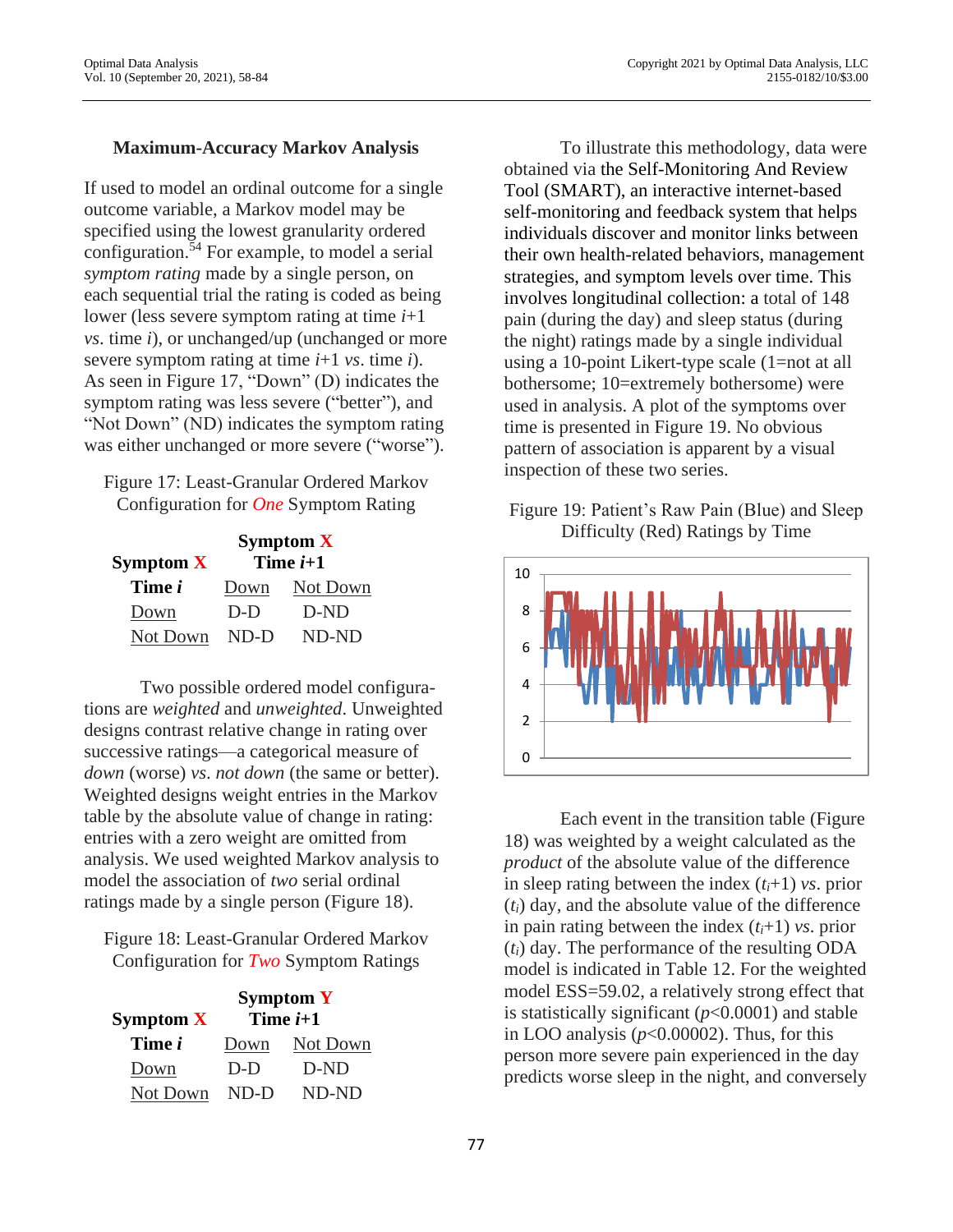less severe pain in the day predicts better sleep in the night.

Table 12: Transition Table for Change in Sleep Rating as a Function of Weighted (Change in Sleep x Change in Pain) Rating: Raw Data

|               | <b>Sleep Difficulty</b> |          |  |
|---------------|-------------------------|----------|--|
| Pain          | Time $i+1$              |          |  |
| Time <i>i</i> | Down                    | Not Down |  |
| Down          | 27                      | h        |  |
| Not Down      | 15                      | 30       |  |

The weight which was used simply increased the metric precision of each tabular entry—from categorical to a real number. If the weight also involves adjustment via a propensity score to eliminate nuisance variables which impinge on causal inference, it is hypothesized that the weighted ESS would increase, and the weighted D statistic would decrease.

In future research we plan to use this approach to study temporal structure of other wave-like phenomena (e.g., EKG, EEG, polygraph, interest rates, market indices, weather phenomena, traffic patterns), and assess factors which affect and predict the temporal structure.

Maximum-accuracy Markov analysis has also been shown to be instrumental in understanding unidimensional phenomena over time, in a parallel manner. In particular, study of week-to-week changes in the Research Gate score of a single individual has yielded excellent results which suggest this methodology may be useful in modeling and predicting at-sea travels of submarines and fish herds.<sup>55-57</sup>

# **Finding and** *Not* **Finding Effects in (Random) Data**

Sometimes *finding* effects—especially *strong* effects—is a *bad* outcome, for example when the effects are identified in data that are *known to be* random numbers. Whereas ODA and CTA *do not* identify models in random data, widely

used popular machine learning tools for classification (e.g., random forests, boosted regression, support vector machines, multi-layer perceptron neural net, logistic discriminant analysis) *do identify* models in random data.<sup>58-61</sup>

Sometimes *not finding* strong effects is a *bad* outcome, such as when effects are identified in data *assumed to be* randomly generated. For example, whereas linear models *do not find* effects such as interactions that differentiate subjects in a randomized controlled trial (RCT), ODA and CTA *do identify* and *can correct* nonrandom effects in a RCT. <sup>62</sup>

### **Initial Success and Future Directions**

As is the case in all relatively young scientific paradigms, new discoveries in the ODA and novometric paradigms occur regularly as new statistical hypotheses and data configurations are explored. As theorized by Glanville, every new methodological discovery gives rise to two or more new avenues for new research<sup>63</sup> though the ODA and novometric paradigms greatly surpassed Glanville's lower bound. For example:

• Since discovery of the exact statistical distribution for ODA<sup>6</sup> the maximumaccuracy algorithm has been employed to analyze data conventionally addressed by a plethora of legacy analyses including Bowker's test for symmetry; Bray-Curtis dissimilarity index; CART classification trees; causal mechanism analysis; CHAID classification trees; chisquare; maximum-accuracy classification trees; Cochran's Q-test; cohort tables; confidence intervals; covariate balance; cross-sectional analysis; discriminant analysis; dose-response analysis; Friedman test; generalized interactive models; incomplete multi-factor ANOVA; interval scaling; Kappa; Kendall's coefficient of concordance; Kruscal-Wallis test; little jiffy; logistic regression; logit analysis; log-linear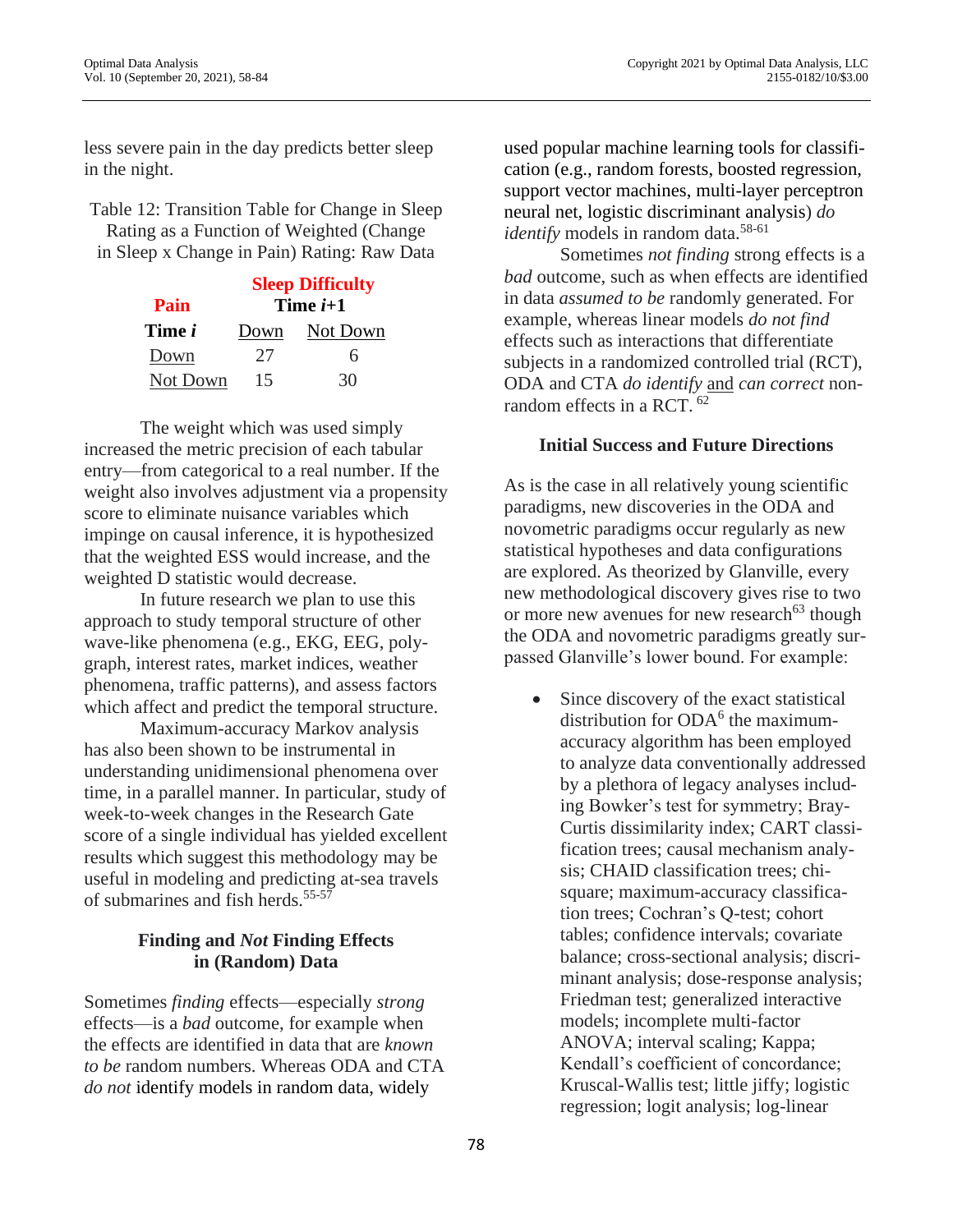Optimal Data Analysis, LLC<br>
Vol. 10 (September 20, 2021), 58-84<br>
2155-0182/10/\$3.00

model; McNemar's test; Mann-Whitney U test; Markov models; MANOVA; matching algorithms; Matlab classification trees; multicategorical analysis; multigroup ANOVA; multiple-group interrupted time series; multiple regression analysis; one-way ANOVA; pairwise comparisons; parallel-forms reliability; Pearson correlation; polychoric correlation; probit; propensity scores; randomized controlled studies; range test; recursive causal analysis; reliability analysis; ROC analysis; S-PLUS classification trees; sign test; Simpson's paradox; single-group interrupted time series; Spearman rank coefficient; structural decomposition; survival analysis; ttest; tau; test-retest reliability; time-toevent analysis; validation analysis; Wilcoxon rank-sum test; and Yule's Q.

- ODA, CTA, and novometric analysis have been used to analyze a host of applications which no legacy method can address.
- Articles using ODA and novometric analysis have been published in more than 100 indexed journals.
- Articles in the *ODA* eJournal<sup>64</sup> are read by scientists in 193 countries—making it the most widely distributed scientific journal in history.
- Analyses using novometric analysis are capable of suggesting crucial avenues for policy change which promise to improve outcomes research. For example, the NIH requires researchers to address sex as a biologic variable. However, as was shown when all cancers combined were compared between gender using novometric analysis, a naïve comparison that is statistically unmotivated may lead

to incorrect conclusions. Thus, novometric analysis used to analyze attributes measuring theoretically salient inter-sex differences offers a pathway to understanding the biological basis of sexbased differences in disease, and to discovering new insights and mediators of these differences.

ODA researchers are conducting tantalizing research in a variety of areas, for example the development of parabolic<sup>27</sup> and sinusoidal models; piecewise novometric analogues to principal components analysis which identify multiple pathways to outcomes within a single sample; developing calculus for non-Hilbert space (derivatives are identified in the descendant family; integrals are computed as ESS and transformed to AUC); and using quantum computing to obtain otherwise intractable optima.

### **References**

<sup>1</sup>Yarnold PR (2018). Visualizing application and summarizing accuracy of ODA models. *Optimal Data Analysis*, *7*, 85-89. [https://odajournal.com/2018/11/26/visualizing](https://odajournal.com/2018/11/26/visualizing-application-and-summarizing-accuracy-of-oda-models/)[application-and-summarizing-accuracy-of-oda](https://odajournal.com/2018/11/26/visualizing-application-and-summarizing-accuracy-of-oda-models/)[models/](https://odajournal.com/2018/11/26/visualizing-application-and-summarizing-accuracy-of-oda-models/)

<sup>2</sup>Yarnold PR (2019). Value-added by ODA *vs*. chi-square. *Optimal Data Analysis*, *8*, 11-14. [https://odajournal.com/2019/01/19/value-added](https://odajournal.com/2019/01/19/value-added-by-oda-vs-chi-square/)[by-oda-vs-chi-square/](https://odajournal.com/2019/01/19/value-added-by-oda-vs-chi-square/)

<sup>3</sup>Yarnold PR, Soltysik RC (2005). *Optimal data analysis: A guidebook with software for Windows*. Washington, D.C.: APA Books.

<sup>4</sup>Yarnold PR (2016). Novometric *vs*. ODA reliability analysis *vs*. polychoric correlation with relaxed distributional assumptions: Interrater reliability of independent ratings of plant health. *Optimal Data Analysis*, *5*, 179-183. [https://odajournal.com/2016/11/11/novometric](https://odajournal.com/2016/11/11/novometric-vs-oda-reliability-analysis-vs-polychoric-correlation-with-relaxed-distributional-assumptions-inter-rater-reliability-of-independent-ratings-of-plant-health/)[vs-oda-reliability-analysis-vs-polychoric](https://odajournal.com/2016/11/11/novometric-vs-oda-reliability-analysis-vs-polychoric-correlation-with-relaxed-distributional-assumptions-inter-rater-reliability-of-independent-ratings-of-plant-health/)[correlation-with-relaxed-distributional-](https://odajournal.com/2016/11/11/novometric-vs-oda-reliability-analysis-vs-polychoric-correlation-with-relaxed-distributional-assumptions-inter-rater-reliability-of-independent-ratings-of-plant-health/)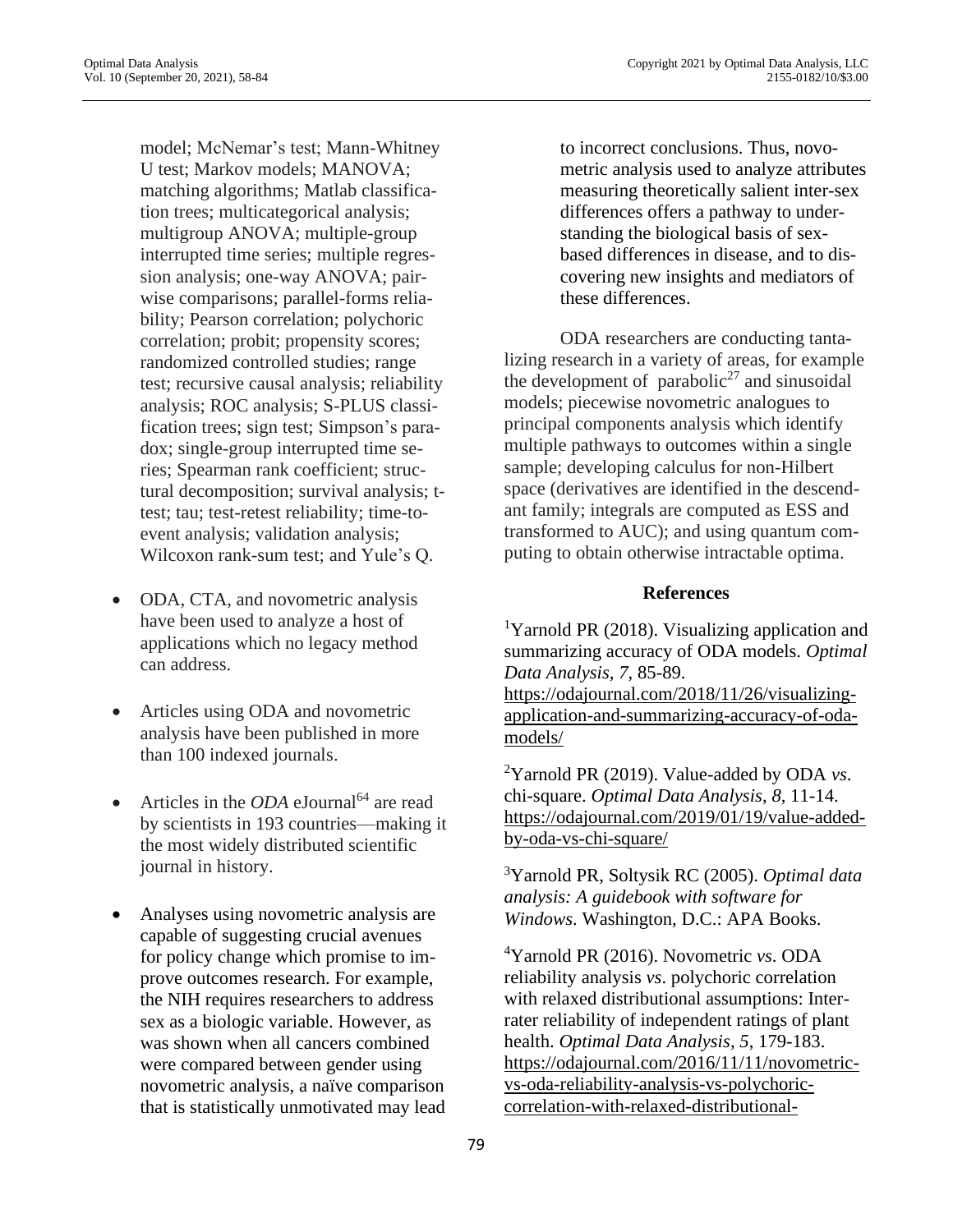[assumptions-inter-rater-reliability-of](https://odajournal.com/2016/11/11/novometric-vs-oda-reliability-analysis-vs-polychoric-correlation-with-relaxed-distributional-assumptions-inter-rater-reliability-of-independent-ratings-of-plant-health/)[independent-ratings-of-plant-health/](https://odajournal.com/2016/11/11/novometric-vs-oda-reliability-analysis-vs-polychoric-correlation-with-relaxed-distributional-assumptions-inter-rater-reliability-of-independent-ratings-of-plant-health/)

<sup>5</sup>Linden A, Yarnold PR (2016). Using machine learning to identify structural breaks in singlegroup interrupted time series designs. *Journal of Evaluation in Clinical Practice*, *22*, 855-859. doi: 10.1111/jep.12544

<sup>6</sup>Yarnold PR, Soltysik RC (1991). Theoretical distributions of optima for univariate discrimination of random data. *Decision Sciences*, *22*, 739-752. doi: [10.1111/j.1540-](http://dx.doi.org/10.1111/j.1540-5915.1991.tb00362.x) [5915.1991.tb00362.x](http://dx.doi.org/10.1111/j.1540-5915.1991.tb00362.x)

<sup>7</sup>Yarnold PR, Soltysik RC (2010). Precision and convergence of Monte Carlo Estimation of twocategory UniODA two-tailed *p*. *Optimal Data Analysis*, *1*, 43-45. [https://odajournal.com/2013/09/19/precision-](https://odajournal.com/2013/09/19/precision-and-convergence-of-monte-carlo-estimation-of-two-category-unioda-two-tailed-p/)

[and-convergence-of-monte-carlo-estimation-of](https://odajournal.com/2013/09/19/precision-and-convergence-of-monte-carlo-estimation-of-two-category-unioda-two-tailed-p/)[two-category-unioda-two-tailed-p/](https://odajournal.com/2013/09/19/precision-and-convergence-of-monte-carlo-estimation-of-two-category-unioda-two-tailed-p/)

<sup>8</sup>Soltysik RC, Yarnold PR (1994). Univariable optimal discriminant analysis: One-tailed hypotheses. *Educational and Psychological Measurement*, *54*, 646-653. doi: 10.1177/0013164494054003007

<sup>9</sup>Carmony L, Yarnold PR, Naeymi-Rad F (1998). One-tailed Type I error rates for balanced two-category UniODA with a random ordered attribute. *Annals of Operations Research*, *74*, 223-238. doi: 10.1023/A:1018922421450

<sup>10</sup>Grimm LG, Yarnold PR (1995). *Reading and understanding multivariate statistics*. Washington D.C.: APA Books.

<sup>11</sup>Grimm LG, Yarnold PR (2000). *Reading and understanding more multivariate statistics*. Washington D.C.: APA Books.

 $12$ Yarnold PR, Linden A (2016). Novometric analysis with ordered class variables: The optimal alternative to linear regression analysis, *Optimal Data Analysis*, *5*, 65-73.

[https://odajournal.com/2016/09/19/novometric](https://odajournal.com/2016/09/19/novometric-analysis-with-ordered-class-variables-the-optimal-alternative-to-linear-regression-analysis/)[analysis-with-ordered-class-variables-the](https://odajournal.com/2016/09/19/novometric-analysis-with-ordered-class-variables-the-optimal-alternative-to-linear-regression-analysis/)[optimal-alternative-to-linear-regression](https://odajournal.com/2016/09/19/novometric-analysis-with-ordered-class-variables-the-optimal-alternative-to-linear-regression-analysis/)[analysis/](https://odajournal.com/2016/09/19/novometric-analysis-with-ordered-class-variables-the-optimal-alternative-to-linear-regression-analysis/)

<sup>13</sup>Yarnold PR, Hart LA, Soltysik RC (1994). Optimizing the classification performance of logistic regression and Fisher's discriminant analyses. *Educational and Psychological Measurement*, *54*, 73-85. doi: 10.1177%2F0013164494054001007

<sup>14</sup>Linden A, Yarnold PR (2016). Using data mining techniques to characterize participation in observational studies. *Journal of Evaluation in Clinical Practice*, *22*, 839-847. doi: 10.1111/jep.12515

 $15$ Linden A, Yarnold PR (2018). Estimating causal effects for survival (time-to-event) outcomes by combining classification tree analysis and propensity score weighting. *Journal of Evaluation in Clinical Practice*, *24*, 380-387. doi: 10.1111/jep.12859

<sup>16</sup>Yarnold PR (2016). Novometric *vs*. log-linear model: Intergenerational occupational mobility of white American men. *Optimal Data Analysis*, *5*, 218-222. [https://odajournal.com/2016/12/10/novometric](https://odajournal.com/2016/12/10/novometric-vs-log-linear-model-intergenerational-occupational-mobility-of-white-american-men/)[vs-log-linear-model-intergenerational](https://odajournal.com/2016/12/10/novometric-vs-log-linear-model-intergenerational-occupational-mobility-of-white-american-men/)[occupational-mobility-of-white-american-men/](https://odajournal.com/2016/12/10/novometric-vs-log-linear-model-intergenerational-occupational-mobility-of-white-american-men/)

 $17$ Linden A, Yarnold PR (2016). Combining machine learning and propensity score weighting to estimate causal effects in multivalued treatments. *Journal of Evaluation in Clinical Practice*, *22*, 875-885*.* [doi:](https://doi.org/10.1111/jep.12610)  [10.1111/jep.12610](https://doi.org/10.1111/jep.12610)

<sup>18</sup>Linden A, Yarnold PR (2018). Using machine learning to evaluate treatment effects in multiple-group interrupted time series analysis. *Journal of Evaluation in Clinical Practice*, *24*, 740-744 doi: 10.1111/jep.12966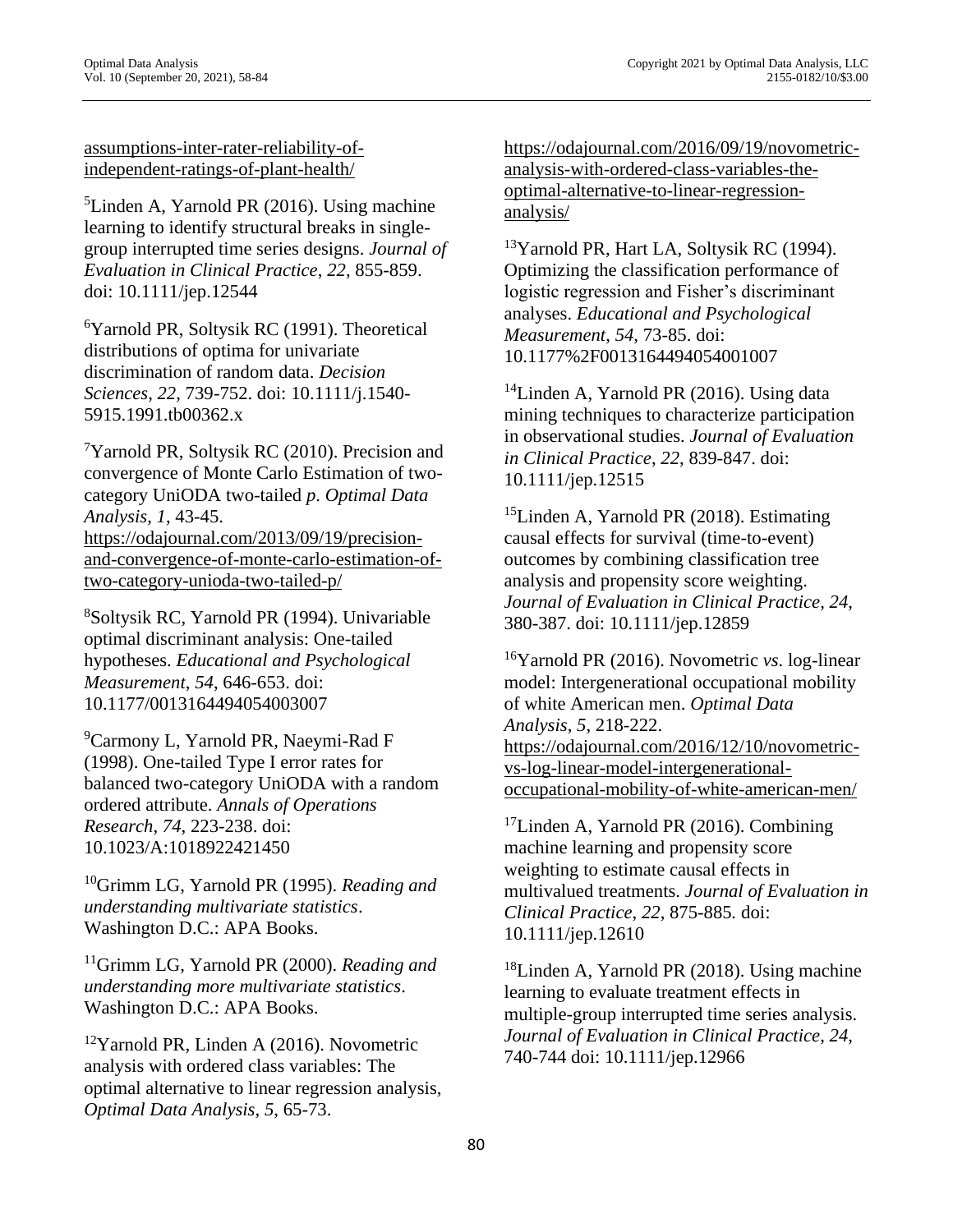<sup>19</sup>Yarnold PR, Linden A  $(2016)$ . Theoretical aspects of the D statistic. *Optimal Data Analysis*, *5*, 171-174. [https://odajournal.com/2016/11/04/theoretical](https://odajournal.com/2016/11/04/theoretical-aspects-of-the-d-statistic/)[aspects-of-the-d-statistic/](https://odajournal.com/2016/11/04/theoretical-aspects-of-the-d-statistic/)

 $20$ Yarnold PR (2014). "Breaking-up" an ordinal variable can reduce model classification accuracy. *Optimal Data Analysis*, *3*, 19. [https://odajournal.com/2014/03/30/breaking-up](https://odajournal.com/2014/03/30/breaking-up-an-ordinal-variable-can-reduce-model-classification-accuracy/)[an-ordinal-variable-can-reduce-model](https://odajournal.com/2014/03/30/breaking-up-an-ordinal-variable-can-reduce-model-classification-accuracy/)[classification-accuracy/](https://odajournal.com/2014/03/30/breaking-up-an-ordinal-variable-can-reduce-model-classification-accuracy/)

 $21$ Yarnold PR (2018). Minimize usage of binary measurement scales in rigorous classical research. *Optimal Data Analysis*, *7*, 3-9. [https://odajournal.com/2018/03/02/minimize](https://odajournal.com/2018/03/02/minimize-usage-of-binary-measurement-scales-in-rigorous-classical-research/)[usage-of-binary-measurement-scales-in](https://odajournal.com/2018/03/02/minimize-usage-of-binary-measurement-scales-in-rigorous-classical-research/)[rigorous-classical-research/](https://odajournal.com/2018/03/02/minimize-usage-of-binary-measurement-scales-in-rigorous-classical-research/)

<sup>22</sup>[https://www.theanalysisfactor.com/strategies](https://www.theanalysisfactor.com/strategies-dummy-coding/)[dummy-coding/](https://www.theanalysisfactor.com/strategies-dummy-coding/)

 $^{23}$ Yarnold PR (1996). Discriminating geriatric and non-geriatric patients using functional status information: An example of classification tree analysis via UniODA. *Educational and Psychological Measurement*, *56*, 656-667. doi: 10.1177%2F0013164496056004007

 $24$ Yarnold PR, Bryant FB (2015). Obtaining a hierarchically optimal CTA model via UniODA software. *Optimal Data Analysis*, *4*, 36-53. [https://odajournal.com/2015/05/11/obtaining-a](https://odajournal.com/2015/05/11/obtaining-a-hierarchically-optimal-cta-model-via-unioda-software/)[hierarchically-optimal-cta-model-via-unioda](https://odajournal.com/2015/05/11/obtaining-a-hierarchically-optimal-cta-model-via-unioda-software/)[software/](https://odajournal.com/2015/05/11/obtaining-a-hierarchically-optimal-cta-model-via-unioda-software/)

 $25$ Yarnold PR, Bryant FB (2015). Obtaining an enumerated CTA model via automated CTA software. *Optimal Data Analysis*, *4*, 54-60. [https://odajournal.com/2015/05/14/obtaining](https://odajournal.com/2015/05/14/obtaining-an-enumerated-cta-model-via-automated-cta-software-2/)[an-enumerated-cta-model-via-automated-cta](https://odajournal.com/2015/05/14/obtaining-an-enumerated-cta-model-via-automated-cta-software-2/)[software-2/](https://odajournal.com/2015/05/14/obtaining-an-enumerated-cta-model-via-automated-cta-software-2/)

 $^{26}$ Yarnold PR (2016). Determining jackknife ESS for a CTA model with chaotic instability. *Optimal Data Analysis*, *5*, 11-14.

[https://odajournal.com/2016/05/06/determining](https://odajournal.com/2016/05/06/determining-jackknife-ess-for-a-cta-model-with-chaotic-instability/)[jackknife-ess-for-a-cta-model-with-chaotic](https://odajournal.com/2016/05/06/determining-jackknife-ess-for-a-cta-model-with-chaotic-instability/)[instability/](https://odajournal.com/2016/05/06/determining-jackknife-ess-for-a-cta-model-with-chaotic-instability/)

 $27$ Yarnold PR (2015). An example of nonlinear UniODA. *Optimal Data Analysis*, *4*, 124-128. [https://odajournal.com/2015/07/12/an-example](https://odajournal.com/2015/07/12/an-example-of-nonlinear-unioda/)[of-nonlinear-unioda/](https://odajournal.com/2015/07/12/an-example-of-nonlinear-unioda/)

 $28$ Yarnold PR (1996). Characterizing and circumventing Simpson's paradox for ordered bivariate data. *Educational and Psychological Measurement*, *56*, 430-442. doi: 10.1177%2F0013164496056003005

 $29$ Yarnold PR (2014). Increasing the validity and reproducibility of scientific findings. *Optimal Data Analysis*, *3*, 107-109. [https://odajournal.com/2014/09/30/increasing](https://odajournal.com/2014/09/30/increasing-the-validity-and-reproducibility-of-scientific-findings/)[the-validity-and-reproducibility-of-scientific](https://odajournal.com/2014/09/30/increasing-the-validity-and-reproducibility-of-scientific-findings/)[findings/](https://odajournal.com/2014/09/30/increasing-the-validity-and-reproducibility-of-scientific-findings/)

<sup>30</sup>Yarnold PR, Soltysik RC (2014). Globally optimal statistical classification models, I: Binary class variable, one ordered attribute. *Optimal Data Analysis*, *3*, 55-77. [https://odajournal.com/2014/08/18/globally](https://odajournal.com/2014/08/18/globally-optimal-statistical-classification-models-i-binary-class-variable-one-ordered-attribute/)[optimal-statistical-classification-models-i](https://odajournal.com/2014/08/18/globally-optimal-statistical-classification-models-i-binary-class-variable-one-ordered-attribute/)[binary-class-variable-one-ordered-attribute/](https://odajournal.com/2014/08/18/globally-optimal-statistical-classification-models-i-binary-class-variable-one-ordered-attribute/)

 $31$ Yarnold PR, Soltysik RC (2014). Globally optimal statistical classification models, II: Unrestricted class variable, two or more attributes. *Optimal Data Analysis*, *3*, 78-84. [https://odajournal.com/2014/08/25/globally](https://odajournal.com/2014/08/25/globally-optimal-statistical-models-ii-unrestricted-class-variable-two-or-more-attributes/)[optimal-statistical-models-ii-unrestricted-class](https://odajournal.com/2014/08/25/globally-optimal-statistical-models-ii-unrestricted-class-variable-two-or-more-attributes/)[variable-two-or-more-attributes/](https://odajournal.com/2014/08/25/globally-optimal-statistical-models-ii-unrestricted-class-variable-two-or-more-attributes/)

 $32$ Yarnold PR (2018). Comparing exact discrete 95% CIs for model *vs*. chance ESS to evaluate statistical significance. *Optimal Data Analysis*, *7*, 82-84.

[https://odajournal.com/2018/11/26/comparing](https://odajournal.com/2018/11/26/comparing-exact-discrete-95-cis-for-model-vs-chance-ess-to-evaluate-statistical-significance/)[exact-discrete-95-cis-for-model-vs-chance-ess](https://odajournal.com/2018/11/26/comparing-exact-discrete-95-cis-for-model-vs-chance-ess-to-evaluate-statistical-significance/)[to-evaluate-statistical-significance/](https://odajournal.com/2018/11/26/comparing-exact-discrete-95-cis-for-model-vs-chance-ess-to-evaluate-statistical-significance/)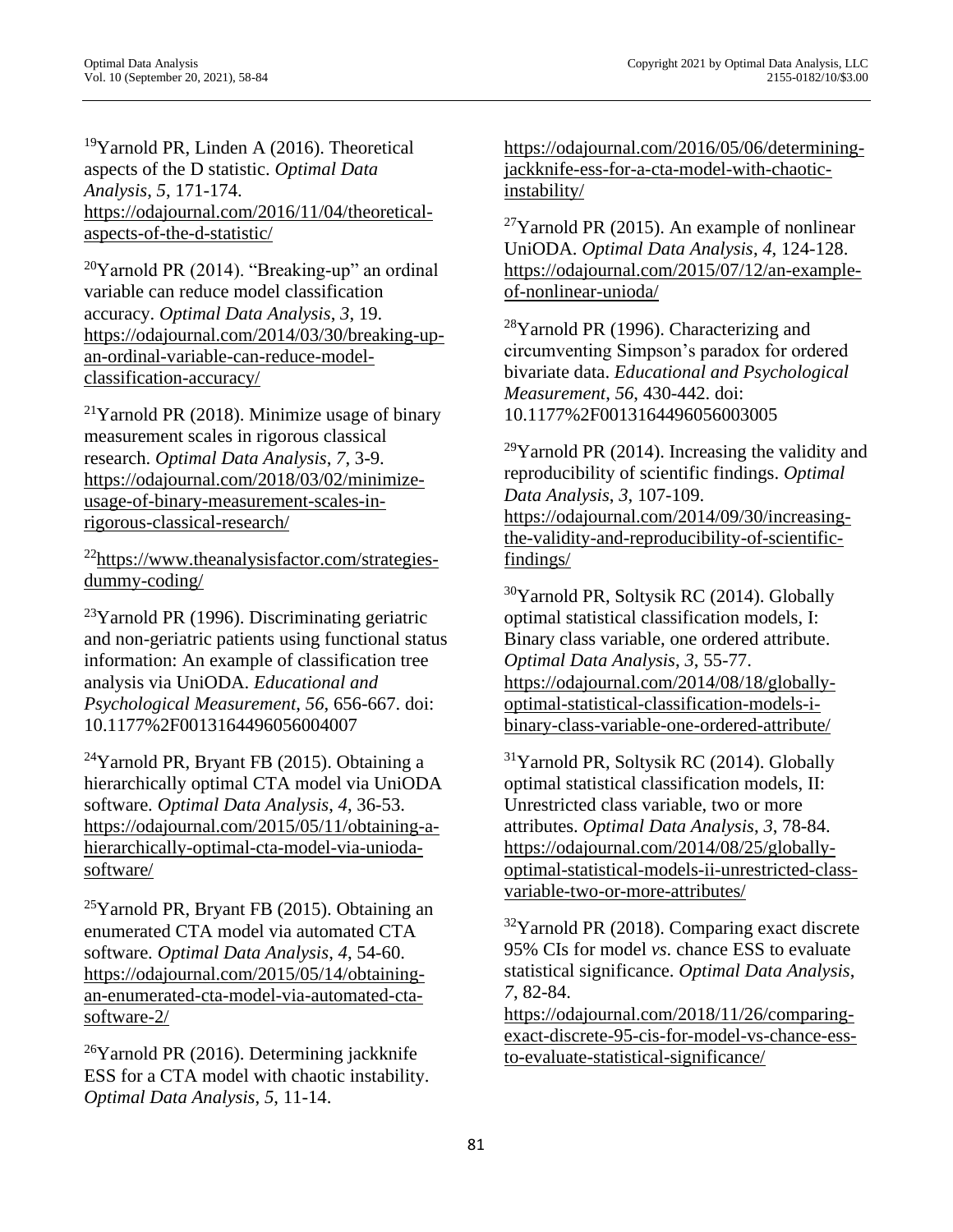<sup>33</sup>Rhodes JN, Yarnold PR (2020). Generating novometric confidence intervals in R: Bootstrap analyses to compare model and chance ESS. *Optimal Data Analysis*, *9*, 172-177. [https://odajournal.com/2020/06/11/generating](https://odajournal.com/2020/06/11/generating-novometric-confidence-intervals-in-r-bootstrap-analyses-to-compare-model-and-chance-ess/)[novometric-confidence-intervals-in-r-bootstrap](https://odajournal.com/2020/06/11/generating-novometric-confidence-intervals-in-r-bootstrap-analyses-to-compare-model-and-chance-ess/)[analyses-to-compare-model-and-chance-ess/](https://odajournal.com/2020/06/11/generating-novometric-confidence-intervals-in-r-bootstrap-analyses-to-compare-model-and-chance-ess/)

<sup>34</sup>Yarnold PR (2015). Modeling intended and awarded college degree via-v-vis UniODAbased structural decomposition. *Optimal Data Analysis*, *4*, 177-178. [https://odajournal.com/2015/12/08/modeling](https://odajournal.com/2015/12/08/modeling-intended-and-awarded-college-degree-vis-a-vis-unioda-based-structural-decomposition/)[intended-and-awarded-college-degree-vis-a-vis](https://odajournal.com/2015/12/08/modeling-intended-and-awarded-college-degree-vis-a-vis-unioda-based-structural-decomposition/)[unioda-based-structural-decomposition/](https://odajournal.com/2015/12/08/modeling-intended-and-awarded-college-degree-vis-a-vis-unioda-based-structural-decomposition/)

 $35$ Rhodes NJ (2021). Assessing reproducibility of novometric bootstrap confidence interval analysis using multiple seed numbers (Invited). *Optimal Data Analysis*, *9*, 190-194. [https://odajournal.com/2020/06/23/assessing](https://odajournal.com/2020/06/23/assessing-reproducibility-of-novometric-bootstrap-confidence-interval-analysis-using-multiple-seed-numbers-invited/)[reproducibility-of-novometric-bootstrap](https://odajournal.com/2020/06/23/assessing-reproducibility-of-novometric-bootstrap-confidence-interval-analysis-using-multiple-seed-numbers-invited/)[confidence-interval-analysis-using-multiple](https://odajournal.com/2020/06/23/assessing-reproducibility-of-novometric-bootstrap-confidence-interval-analysis-using-multiple-seed-numbers-invited/)[seed-numbers-invited/](https://odajournal.com/2020/06/23/assessing-reproducibility-of-novometric-bootstrap-confidence-interval-analysis-using-multiple-seed-numbers-invited/)

 $36$ Yarnold PR (2020). What is novometric data analysis? *Optimal Data Analysis*, *9*, 195-206. [https://odajournal.com/2020/06/28/what-is](https://odajournal.com/2020/06/28/what-is-novometric-data-analysis/)[novometric-data-analysis/](https://odajournal.com/2020/06/28/what-is-novometric-data-analysis/)

 $37$ Yarnold PR (2016). How many EO-CTA models exist in my sample, and which is the best model? *Optimal Data Analysis*, *5*, 62-64. [https://odajournal.com/2016/07/12/how-many](https://odajournal.com/2016/07/12/how-many-eo-cta-models-exist-in-my-sample-and-which-is-the-best-model/)[eo-cta-models-exist-in-my-sample-and-which](https://odajournal.com/2016/07/12/how-many-eo-cta-models-exist-in-my-sample-and-which-is-the-best-model/)[is-the-best-model/](https://odajournal.com/2016/07/12/how-many-eo-cta-models-exist-in-my-sample-and-which-is-the-best-model/)

 $38$ Yarnold PR (2020). Reformulating the first axiom of novometric theory: assessing minimum sample size in experimental design. *Optimal Data Analysis*, *9*, 7-8. [https://odajournal.com/2020/01/14/reformulatin](https://odajournal.com/2020/01/14/reformulating-the-first-axiom-of-novometric-theory-assessing-minimum-sample-size-in-experimental-design/) [g-the-first-axiom-of-novometric-theory](https://odajournal.com/2020/01/14/reformulating-the-first-axiom-of-novometric-theory-assessing-minimum-sample-size-in-experimental-design/)[assessing-minimum-sample-size-in](https://odajournal.com/2020/01/14/reformulating-the-first-axiom-of-novometric-theory-assessing-minimum-sample-size-in-experimental-design/)[experimental-design/](https://odajournal.com/2020/01/14/reformulating-the-first-axiom-of-novometric-theory-assessing-minimum-sample-size-in-experimental-design/)

 $39$ Yarnold PR (2019). More on: "Optimizing suboptimal classification trees: S-PLUS ® propensity score model for adjusted comparison of hospitalized *vs*. ambulatory patients with community-acquired pneumonia". *Optimal Data Analysis*, *8*, 56-59.

[https://odajournal.com/2019/02/12/more-on](https://odajournal.com/2019/02/12/more-on-optimizing-suboptimal-classification-trees-s-plus-propensity-score-model-for-adjusted-comparison-of-hospitalized-vs-ambulatory-patients-with-community-acquired-pneumonia/)[optimizing-suboptimal-classification-trees-s](https://odajournal.com/2019/02/12/more-on-optimizing-suboptimal-classification-trees-s-plus-propensity-score-model-for-adjusted-comparison-of-hospitalized-vs-ambulatory-patients-with-community-acquired-pneumonia/)[plus-propensity-score-model-for-adjusted](https://odajournal.com/2019/02/12/more-on-optimizing-suboptimal-classification-trees-s-plus-propensity-score-model-for-adjusted-comparison-of-hospitalized-vs-ambulatory-patients-with-community-acquired-pneumonia/)[comparison-of-hospitalized-vs-ambulatory](https://odajournal.com/2019/02/12/more-on-optimizing-suboptimal-classification-trees-s-plus-propensity-score-model-for-adjusted-comparison-of-hospitalized-vs-ambulatory-patients-with-community-acquired-pneumonia/)[patients-with-community-acquired-pneumonia/](https://odajournal.com/2019/02/12/more-on-optimizing-suboptimal-classification-trees-s-plus-propensity-score-model-for-adjusted-comparison-of-hospitalized-vs-ambulatory-patients-with-community-acquired-pneumonia/)

 $^{40}$ Linden A, Yarnold PR (2017). Using classification tree analysis to generate propensity score weights. *Journal of Evaluation in Clinical Practice*, *23*, 703-712. doi: 10.1111/jep.12744

 $41$ Yarnold PR, Linden A (2017). Computing propensity score weights for CTA models involving perfectly predicted endpoints. *Optimal Data Analysis*, *6*, 43-46. <https://odajournal.com/2017/06/08/1808/>

<sup>42</sup>Katz D, Kahn RL (1966). *The social psychology of organizations*. John Wiley and Sons, New York.

<sup>43</sup>Arozullah AM, Parada J, Bennett CL, Deloria-Knoll M, Chmiel JS, Phan L, Yarnold PR (2003). A rapid staging system for predicting mortality from HIV-associated communityacquired pneumonia. *Chest*, *123*, 1151-1160. doi: 10.1378/chest.123.4.1151

 $44$ Linden A, Adams JL (2012). Combining the regression-discontinuity design and propensityscore based weighting to improve causal inference in program evaluation. *Journal of Evaluation in Clinical Practice, 18*, 317-325. doi: https://doi.org/10.1111/j.1365- 2753.2011.01768.x

 $^{45}$ Linden A (2011). Identifying spin in health management evaluations. *Journal of Evaluation in Clinical Practice, 17*, 1223-1230. doi: 10.1111/j.1365-2753.2010.01611.x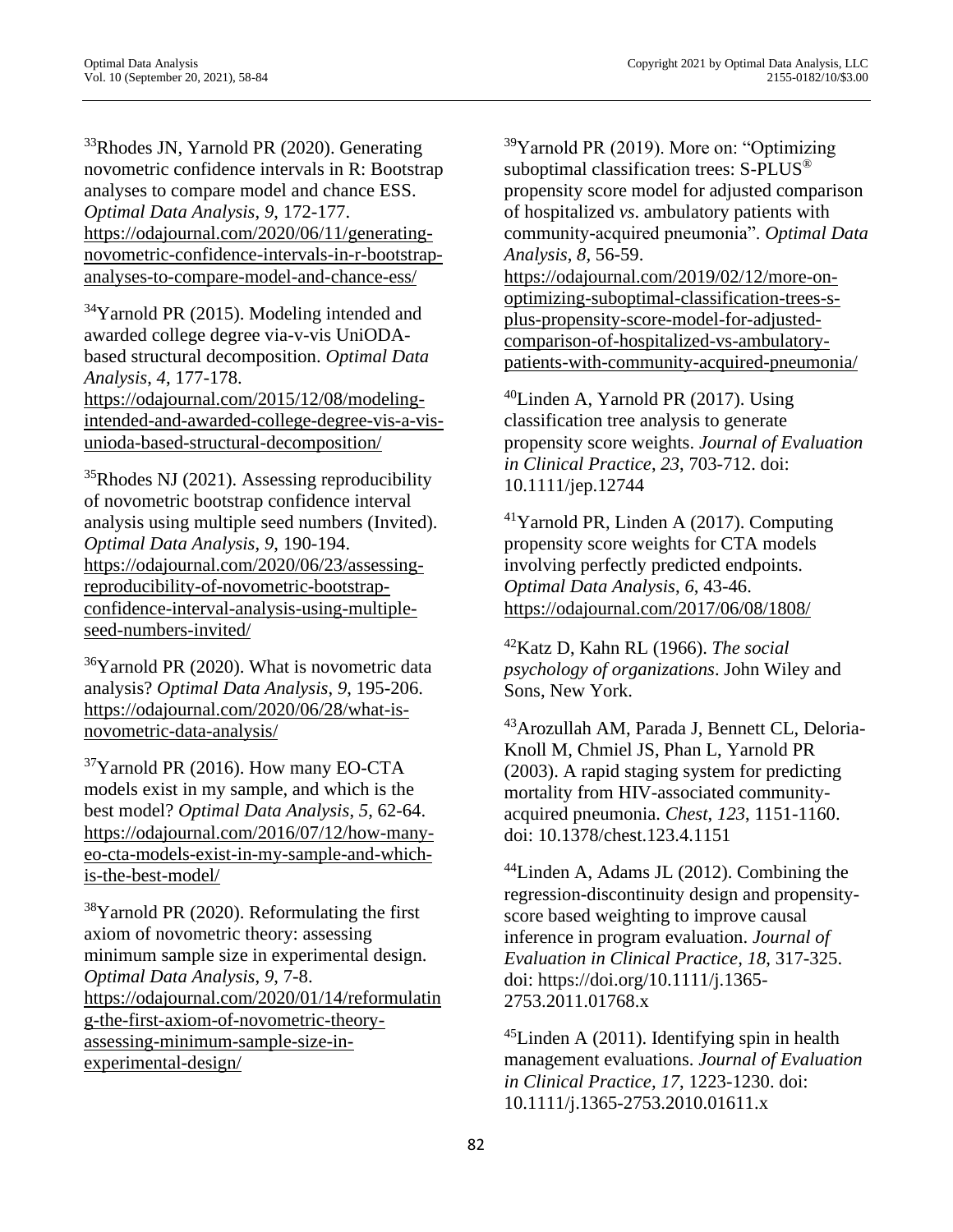$^{46}$ Rhodes NJ (2020). Statistical power analysis in ODA, CTA and Novometrics (Invited). *Optimal Data Analysis*, *9*, 21-25.

 $47$ Linden A (2020). Implementing ODA from within Stata: Identifying structural breaks in single-group interrupted time series designs (*Invited*). *Optimal Data Analysis*, *9*, 51-56. [https://odajournal.com/2020/03/07/implementin](https://odajournal.com/2020/03/07/implementing-oda-from-within-stata-identifying-structural-breaks-in-single-group-interrupted-time-series-designs/) [g-oda-from-within-stata-identifying-structural](https://odajournal.com/2020/03/07/implementing-oda-from-within-stata-identifying-structural-breaks-in-single-group-interrupted-time-series-designs/)[breaks-in-single-group-interrupted-time-series](https://odajournal.com/2020/03/07/implementing-oda-from-within-stata-identifying-structural-breaks-in-single-group-interrupted-time-series-designs/)[designs/](https://odajournal.com/2020/03/07/implementing-oda-from-within-stata-identifying-structural-breaks-in-single-group-interrupted-time-series-designs/)

<sup>48</sup>Linden A, Yarnold PR (2018). The Australian Gun Buyback Program and rate of suicide by Firearm. *Optimal Data Analysis*, *7*, 28-35. [https://odajournal.com/2018/03/25/the](https://odajournal.com/2018/03/25/the-australian-gun-buyback-program-and-rate-of-suicide-by-firearm/)[australian-gun-buyback-program-and-rate-of](https://odajournal.com/2018/03/25/the-australian-gun-buyback-program-and-rate-of-suicide-by-firearm/)[suicide-by-firearm/](https://odajournal.com/2018/03/25/the-australian-gun-buyback-program-and-rate-of-suicide-by-firearm/)

<sup>49</sup>Linden A, Yarnold PR (2017). Modeling timeto-event (survival) data using classification tree analysis. *Journal of Evaluation in Clinical Practice*, *23*, 1299-1308. doi: 10.1111/jep.12779

 $50$ Linden A (2020). Implementing CTA from Within Stata: Modeling Time‐to‐Event (Survival) Data (Invited). *Optimal Data Analysis*, *9*, 79-83. [https://odajournal.com/2020/04/05/implementin](https://odajournal.com/2020/04/05/implementing-cta-from-within-stata-modeling-time%e2%80%90to%e2%80%90event-survival-data-invited/) [g-cta-from-within-stata-modeling](https://odajournal.com/2020/04/05/implementing-cta-from-within-stata-modeling-time%e2%80%90to%e2%80%90event-survival-data-invited/)[time%e2%80%90to%e2%80%90event-survival](https://odajournal.com/2020/04/05/implementing-cta-from-within-stata-modeling-time%e2%80%90to%e2%80%90event-survival-data-invited/)[data-invited/](https://odajournal.com/2020/04/05/implementing-cta-from-within-stata-modeling-time%e2%80%90to%e2%80%90event-survival-data-invited/)

<sup>51</sup>Yarnold PR, Rhodes, NJ, Linden A (2020). Selecting an appropriate weighting strategy in maximum-accuracy time-to-event (survival) analysis. *Optimal Data Analysis*, *9*, 3-6. [https://odajournal.com/2020/01/13/selecting-an](https://odajournal.com/2020/01/13/selecting-an-appropriate-weighting-strategy-in-maximum-accuracy-time-to-event-survival-analysis/)[appropriate-weighting-strategy-in-maximum](https://odajournal.com/2020/01/13/selecting-an-appropriate-weighting-strategy-in-maximum-accuracy-time-to-event-survival-analysis/)[accuracy-time-to-event-survival-analysis/](https://odajournal.com/2020/01/13/selecting-an-appropriate-weighting-strategy-in-maximum-accuracy-time-to-event-survival-analysis/)

<sup>52</sup>Rhodes NJ, Jozefczyk C, Moore W, Yarnold PR, Harkabuz K, Maxwell R, Sutton S, Silkaitis C, Qi C, Wunderink R, Zembower T (2021).

Characterizing risk factors for *Clostridioides difficile* infection among hospitalized patients with community-acquired pneumonia. *Antimicrobial Agents and Chemotherapy*, *65*, 1- 13.

<sup>53</sup>Yarnold PR, Linden A (2019). Novometric stepwise CTA analysis discriminating three class categories using two ordered attributes. *Optimal Data Analysis*, *8*, 68-71. [https://odajournal.com/2019/04/06/novometric](https://odajournal.com/2019/04/06/novometric-stepwise-cta-analysis-discriminating-three-class-categories-using-two-ordered-attributes/)[stepwise-cta-analysis-discriminating-three](https://odajournal.com/2019/04/06/novometric-stepwise-cta-analysis-discriminating-three-class-categories-using-two-ordered-attributes/)[class-categories-using-two-ordered-attributes/](https://odajournal.com/2019/04/06/novometric-stepwise-cta-analysis-discriminating-three-class-categories-using-two-ordered-attributes/)

<sup>54</sup>Yarnold PR (2019). Optimal Markov model relating *two* time-lagged outcomes. *Optimal Data Analysis*, *8*, 61-63. [https://odajournal.com/2019/02/18/optimal](https://odajournal.com/2019/02/18/optimal-markov-model-relating-two-time-lagged-outcomes/)[markov-model-relating-two-time-lagged](https://odajournal.com/2019/02/18/optimal-markov-model-relating-two-time-lagged-outcomes/)[outcomes/](https://odajournal.com/2019/02/18/optimal-markov-model-relating-two-time-lagged-outcomes/)

<sup>55</sup>Yarnold PR (2020). Modeling an individual's weekly change in RG-score via novometric single-case analysis. *Optimal Data Analysis*, *9*, 114-121.

[https://odajournal.com/2020/04/20/modeling](https://odajournal.com/2020/04/20/modeling-an-individuals-weekly-change-in-rg-score-via-novometric-single-case-analysis/)[an-individuals-weekly-change-in-rg-score-via](https://odajournal.com/2020/04/20/modeling-an-individuals-weekly-change-in-rg-score-via-novometric-single-case-analysis/)[novometric-single-case-analysis/](https://odajournal.com/2020/04/20/modeling-an-individuals-weekly-change-in-rg-score-via-novometric-single-case-analysis/)

<sup>56</sup>Yarnold PR (2020). Optimal weighted Markov analysis: Modeling weekly RG-score. *Optimal Data Analysis*, *9*, 122-123. [https://odajournal.com/2020/04/23/optimal](https://odajournal.com/2020/04/23/optimal-weighted-markov-analysis-modeling-weekly-rg-score/)[weighted-markov-analysis-modeling-weekly-rg](https://odajournal.com/2020/04/23/optimal-weighted-markov-analysis-modeling-weekly-rg-score/)[score/](https://odajournal.com/2020/04/23/optimal-weighted-markov-analysis-modeling-weekly-rg-score/)

<sup>57</sup>Yarnold PR (2020). Optimal weighted Markov analysis: Predicting serial RG-score. *Optimal Data Analysis*, *9*, 124-127. [https://odajournal.com/2020/04/25/optimal](https://odajournal.com/2020/04/25/optimal-weighted-markov-analysis-predicting-serial-rg-score/)[weighted-markov-analysis-predicting-serial-rg](https://odajournal.com/2020/04/25/optimal-weighted-markov-analysis-predicting-serial-rg-score/)[score/](https://odajournal.com/2020/04/25/optimal-weighted-markov-analysis-predicting-serial-rg-score/)

<sup>58</sup>Linden A, Yarnold PR (2019). Some machine learning algorithms find relationships between variables when none exist -- CTA doesn't. *Optimal Data Analysis*, *8*, 64-67.